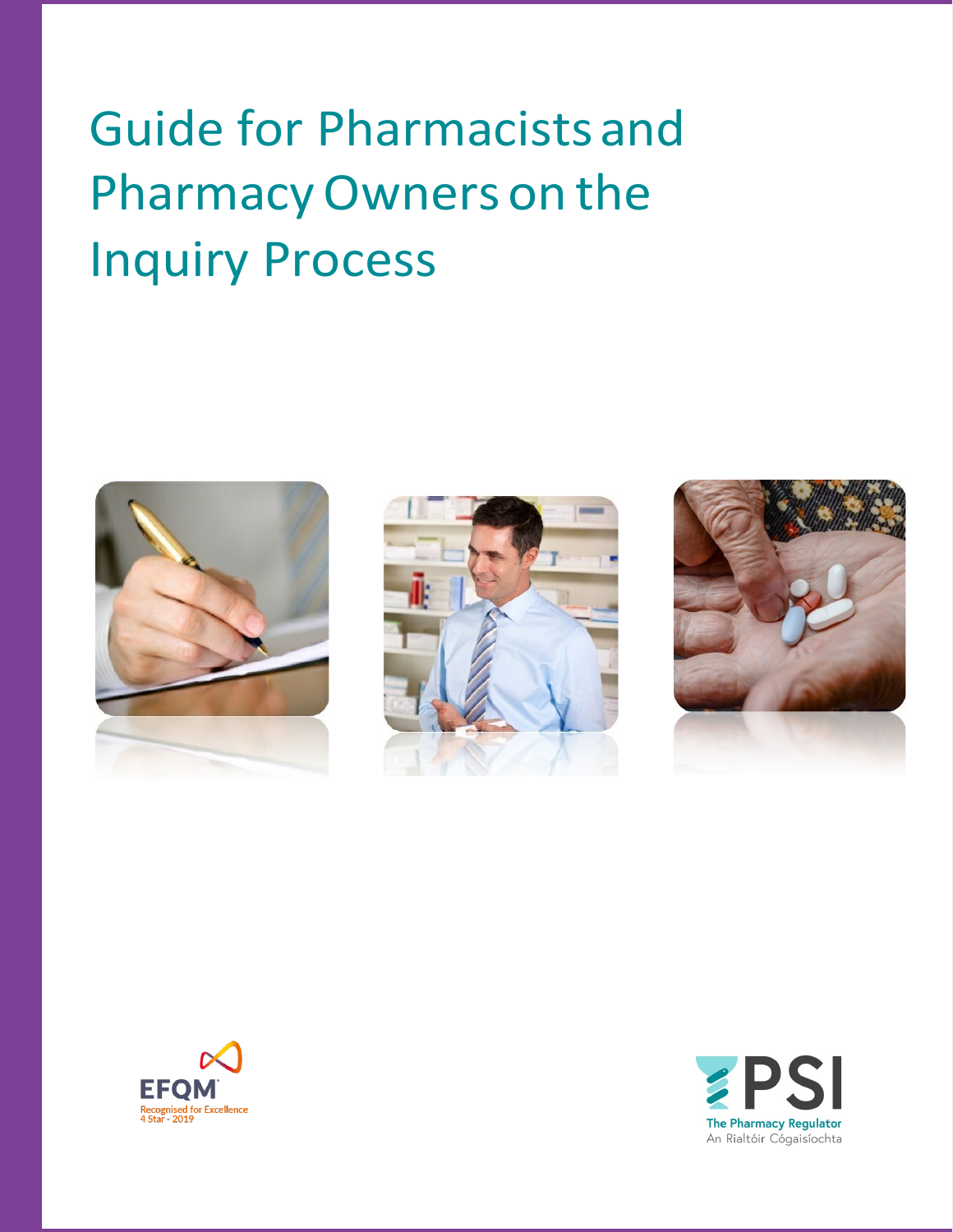## Contents

| Can the PSI suspend my registration, or the pharmacy's registration, before an Inquiry?  20 |  |
|---------------------------------------------------------------------------------------------|--|
|                                                                                             |  |
|                                                                                             |  |
|                                                                                             |  |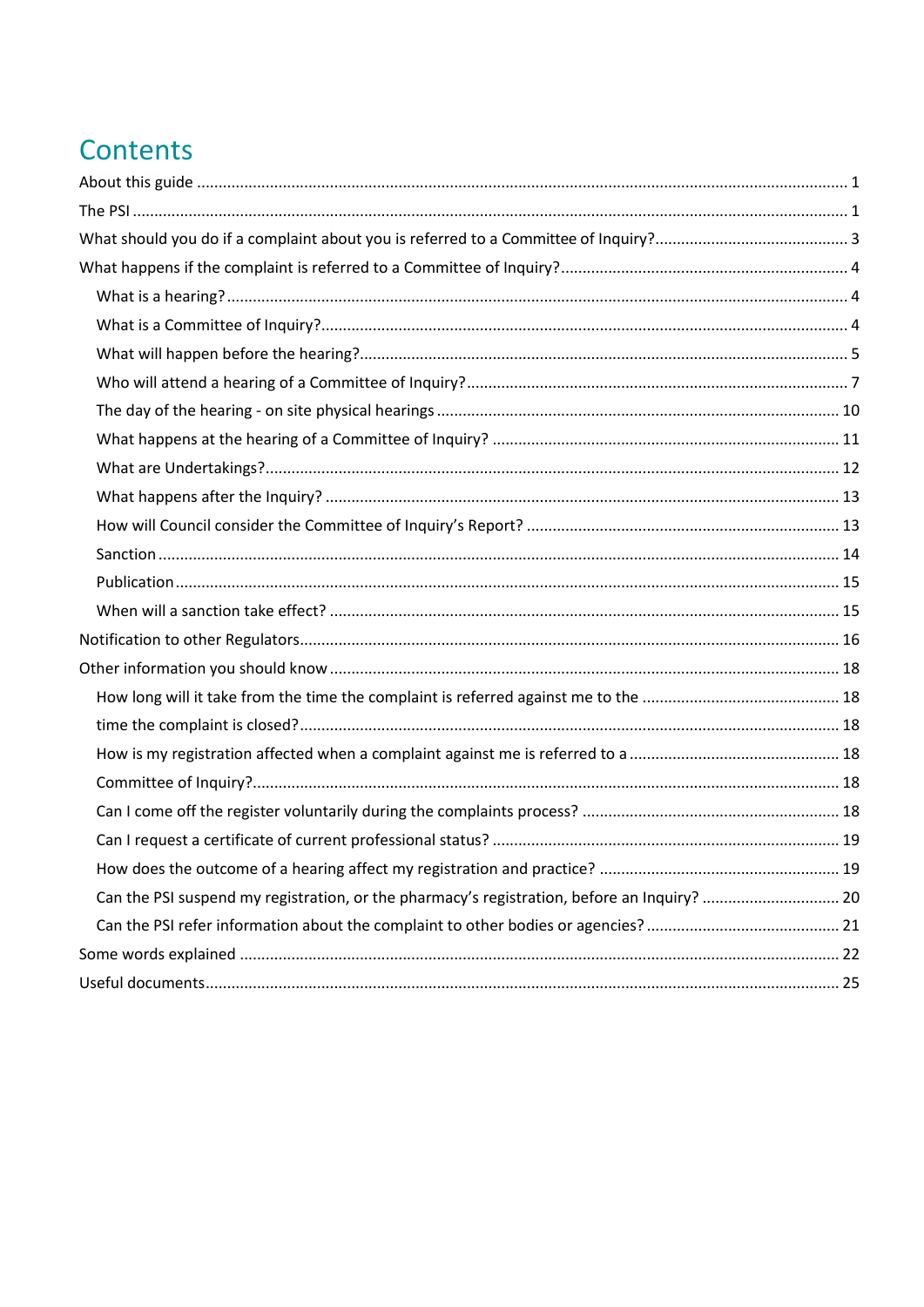## <span id="page-2-0"></span>About this guide

The purpose of this guide is to assist pharmacists and pharmacy owners in understanding the procedures that are followed when a complaint is made to the Pharmaceutical Society of Ireland (**PSI**). The complaints process is divided into two stages. Stage one is referred to as the screening stage, and stage two refers to the inquiry stage.

This guide deals with the second stage of the complaints process and what can be expected if a complaint is referred to inquiry after the screening stage. There is a separate guide available on our [website](http://www.psi.ie/) that deals with the screening stage, which considers whether further action needs to be taken in relation to a complaint made to the PSI about a pharmacist or a pharmacy.

This guide outlines what a registrant can expect if a complaint about a pharmacist or a pharmacy is referred to a Committee of Inquiry. It explains what is to be expected before, during and after an Inquiry.

At the back of this guide you will find an explanation of some the words and terms used throughout the complaints and disciplinary process.

## <span id="page-2-1"></span>The PSI

The PSI is the statutory regulator of pharmacists and pharmacies in the Republic of Ireland. We regulate the profession and practice of pharmacy in the interest of patient safety and public protection.

One of the ways in which the PSI carries out its function is by handling complaints raised about pharmacists and pharmacies. Part 6 of the Pharmacy Act 2007 (as amended)<sup>1</sup> sets out the process to be followed when a complaint is made. Once the PSI receives a complaint that falls within its remit, it is required by law to follow the procedure set out in

PSI Guide for Pharmacists and Pharmacy Owners on the Inquiry Process Updated March 2021 **1** 

<sup>&</sup>lt;sup>1</sup> The Pharmacy Act 2007 has been amended by a number of Acts including the Regulated Professions (Health and Social Care)(Amendment) Act 2020.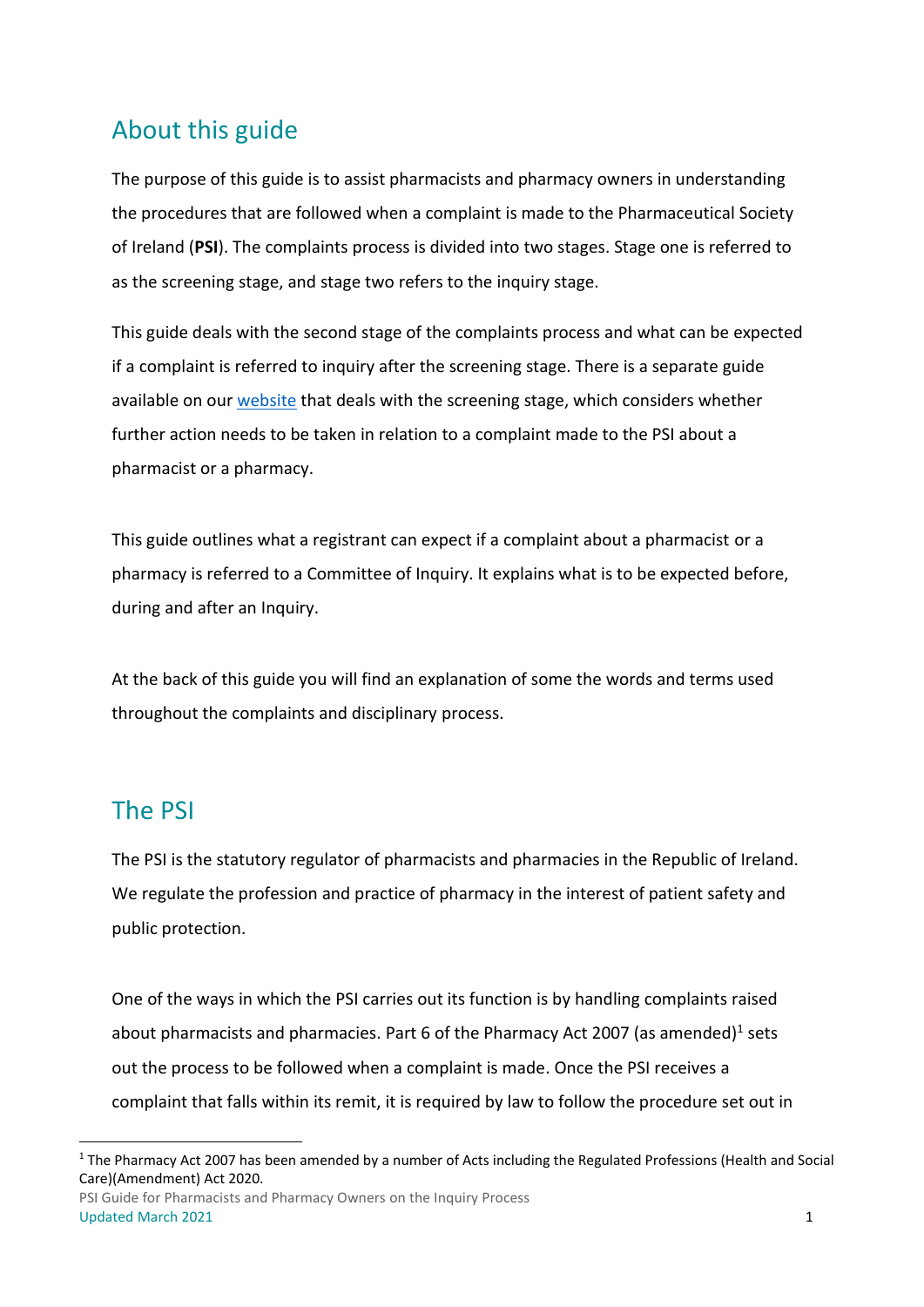Part 6 of the Pharmacy Act 2007 to its conclusion.

**Please note that references to the Pharmacy Act 2007 throughout this document shall mean the Pharmacy Act 2007 (as amended). This guide is not a legal interpretation of the Pharmacy Act 2007. The details of the complaints and disciplinary process is available on the PSI website.**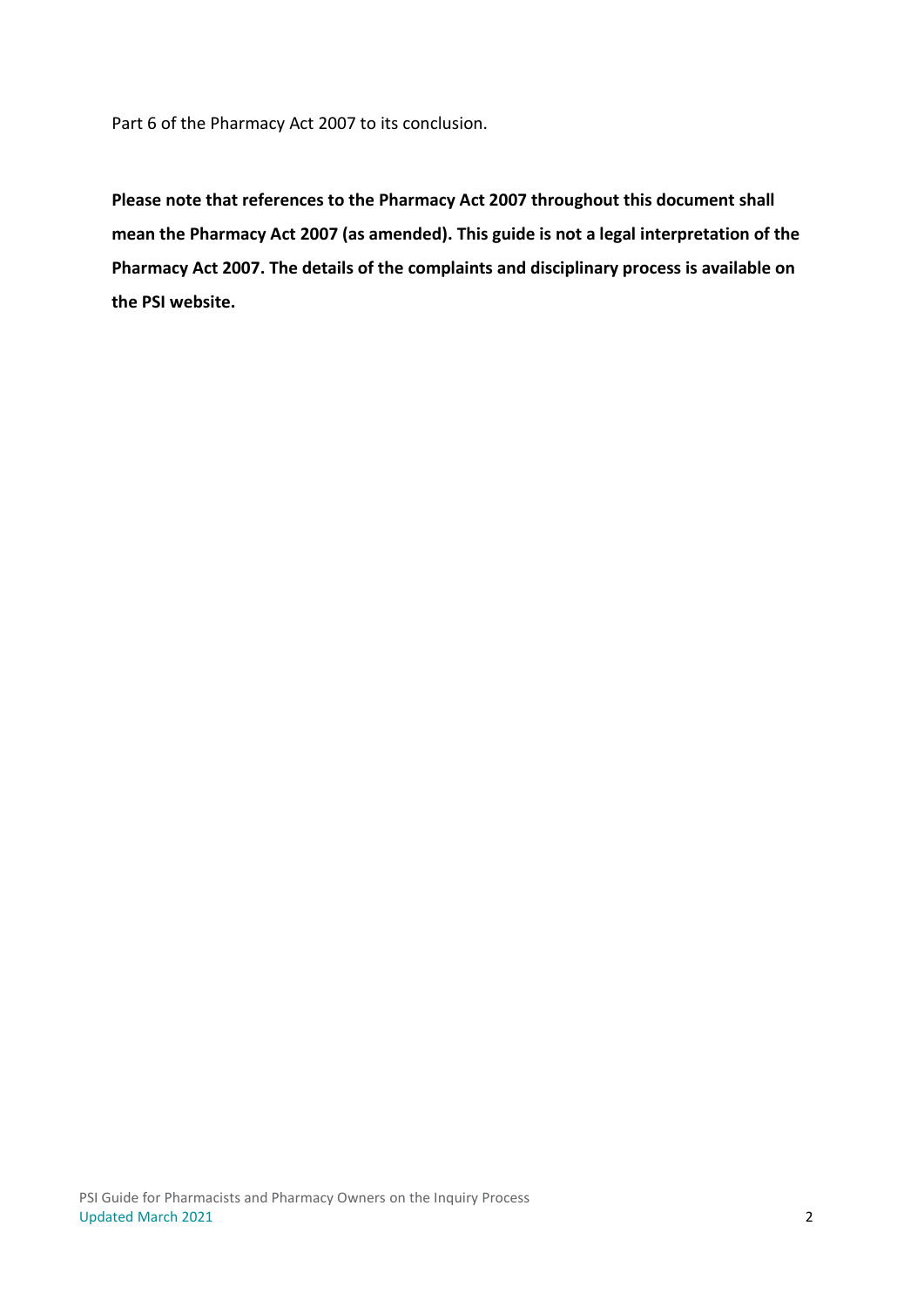# <span id="page-4-0"></span>What should you do if a complaint about you is referred to a Committee of Inquiry?

- 1. If you are notified that a complaint made about you has been referred to a Committee of Inquiry, it is advisable that you consult your insurers/indemnifiers, representative body or solicitor. The PSI cannot provide legal advice.
- 2. Preparation for the Inquiry is carried out by solicitors acting for the Registrar of the PSI (**Registrar**). You can contact the solicitor who is dealing with your case at any time to clarify any part of the procedure that is unclear. Please note that the solicitor acting for the Registrar cannot offer advice or comment on the potential outcome of the case.
- 3. Having your fitness to practise investigated can be difficult and stressful. It may be useful to consider having support and appropriate advice available to you during this time. The Practitioner Health Matters Programme is a confidential service, which provides support and appropriate medical care for health practitioners, including pharmacists, in Ireland who may be going through a difficult time with stress, mental health difficulties or who may have an alcohol or drug misuse problem. It is fully independent and separate from the PSI. The Practitioner Health Matters Programme can be contacted by telephone on 01 297 0356 or visit [http://practitionerhealth.ie/.](http://practitionerhealth.ie/)
- 4. Throughout the process all correspondence will be sent to the address that you provided to the PSI as part of your registration record. It is your responsibility to ensure the contact details that the PSI holds for you are correct and up to date at all times. If you would prefer to be contacted on a different email or postal address, please notify the PSI.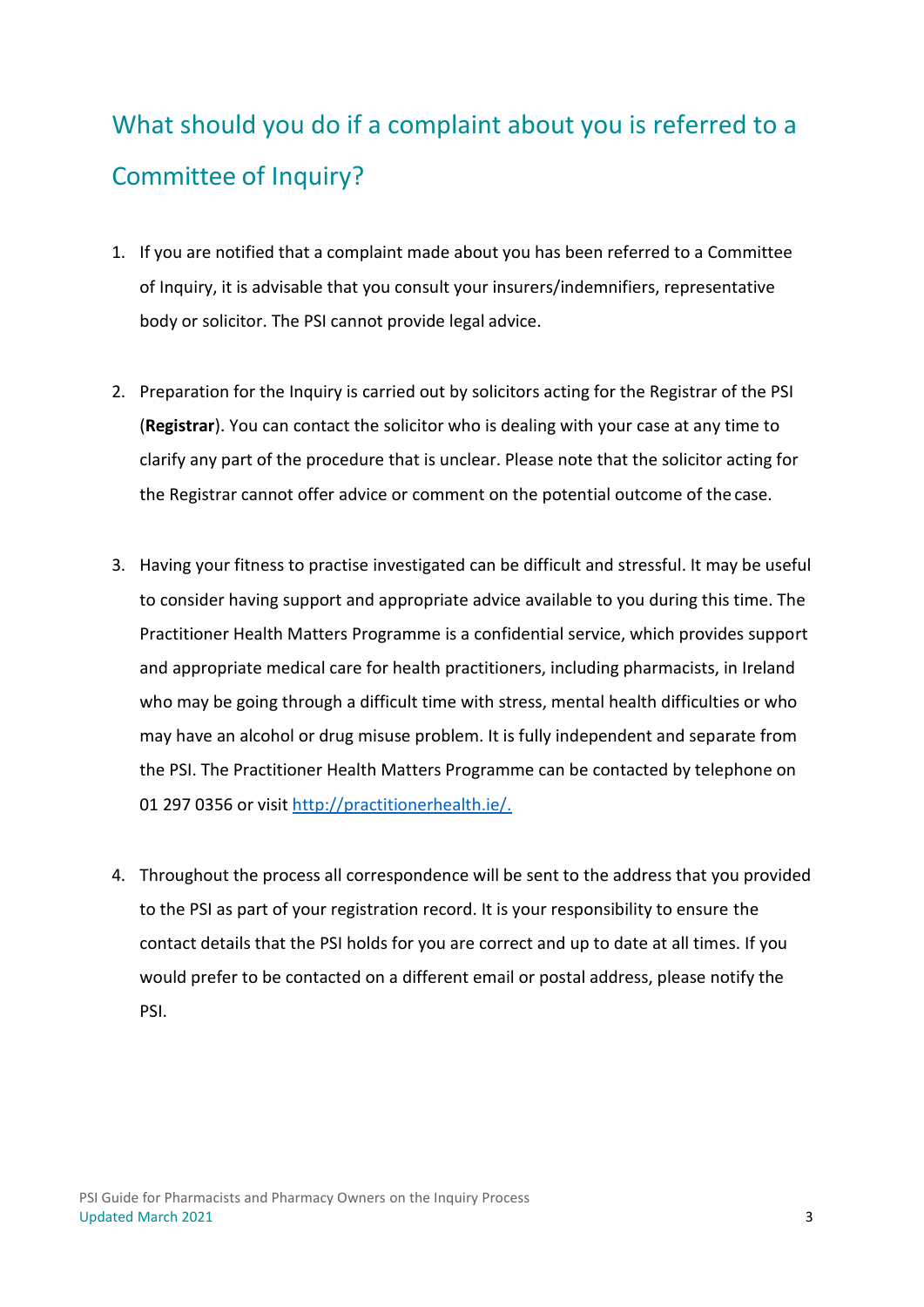# <span id="page-5-0"></span>What happens if the complaint is referred to a Committee of Inquiry?

#### <span id="page-5-1"></span>**What is a hearing?**

A hearing before a Committee of Inquiry is similar to a hearing before a court or tribunal. Hearings before a Committee of Inquiry may be held physically at the offices of the PSI (or other place) or they may be held remotely in appropriate circumstances, using an online software platform which replicates a physical hearing room. All references to a hearing in this document, includes a reference to a remote hearing. A remote hearing is one in which --

- a. the participants are not all in the one place, and
- b. one or more of the participants participate in the hearing or meeting by means of electronic communications technology.

This PSI has issued specific guidance entitled "Frequently Asked Questions on Remote Hearings" which provides information on what you can expect if the hearing is being held remotely. This, and further guidance on the Complaints process is accessible on the Complaints section of the PSI [website.](https://www.thepsi.ie/gns/making-a-complaint/overview.aspx)

#### <span id="page-5-2"></span>**What is a Committee of Inquiry?**

- There are two Committees of Inquiry:
- (i) The Professional Conduct Committee **(PCC)** deals with complaints about professional misconduct and/or poor professional performance, or any other ground of complaint under section 35 of the Pharmacy Act 2007, except impairment. The Committee is made up of pharmacists and nonpharmacists. Usually, three members of the Professional Conduct Committee hear each case; one pharmacist and two non-pharmacists.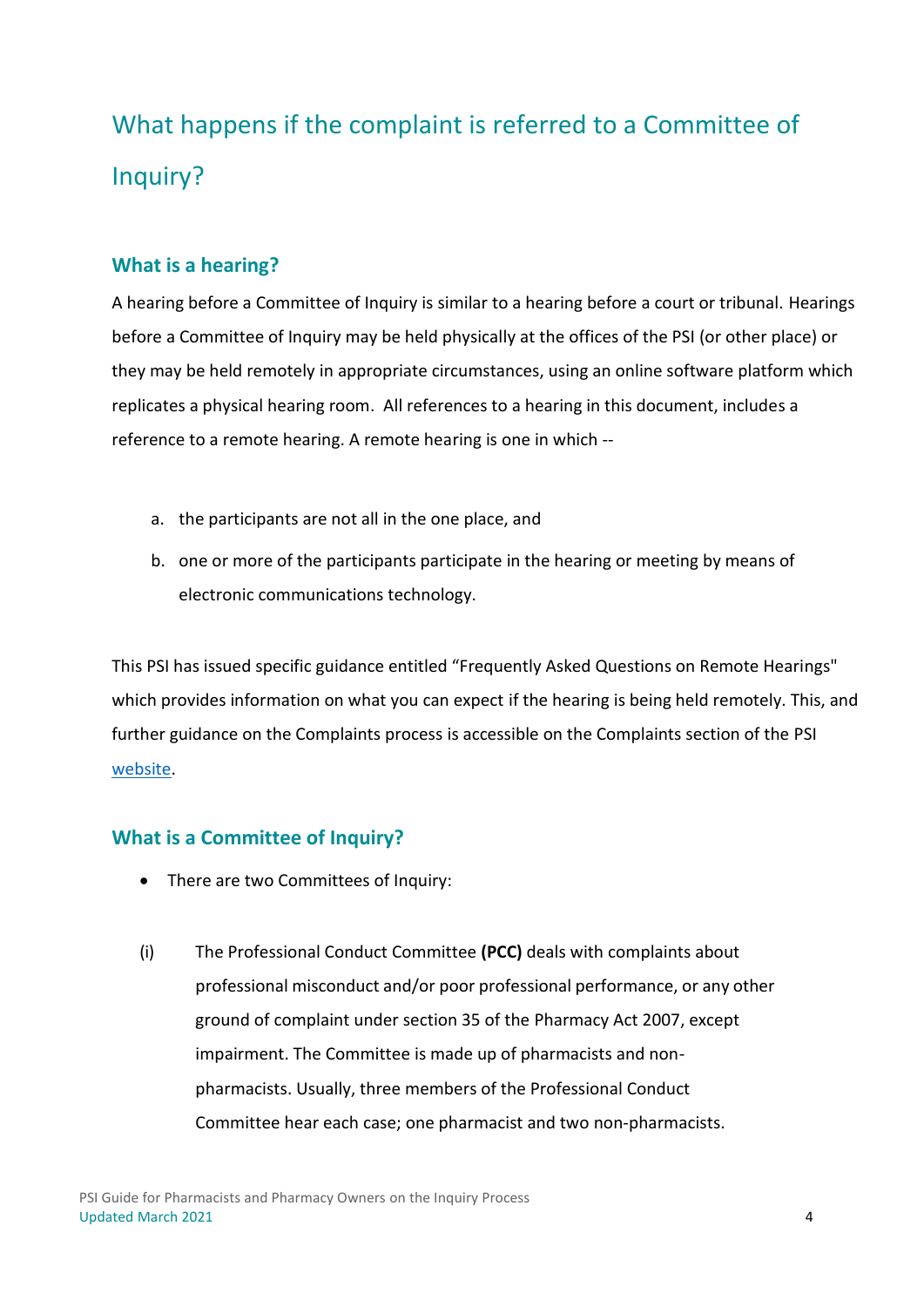These hearings are normally held in public. This means that the media and other members of the public may be present for the inquiry. The date, time and location of the inquiry will be published on the PSI's website a short time in advance of the inquiry, however your name will not appear on the website.

(ii) **The Health Committee** deals with complaints about the impairment of a pharmacist's ability to practise due to a physical or mental ailment, an emotional disturbance or an addiction to alcohol or drugs. However, the Health Committee can also deal with other types of complaints. The Committee is made up of pharmacists and non-pharmacists. Usually, three members of the Health Committee hear each case; one pharmacist and two non-pharmacists. The Health Committee will have a registered medical practitioner to advise it on medical issues but he or she will not take part in decisions.

These hearings are normally heard in private. This means that no media or other members of the public will be present during the hearing. The PSI will not publish information on its website in advance of the inquiry.

- A legal assessor sits with the PCC and the Health Committee during the hearing and provides independent legal advice to the Committee about legal and procedural issues. The legal assessor will not take part in decisions.
- As indicated above, in relation to remote hearings of inquiries, the PSI has a useful guidance document entitled "*Frequently Asked Questions on Remote Hearings*", which is accessible on the Complaints section of the PSI [website.](https://www.thepsi.ie/gns/making-a-complaint/overview.aspx) This provides information on what you can expect at a remote hearing.

#### <span id="page-6-0"></span>**What will happen before the hearing?**

1. Solicitors for the Registrar will examine the complaint and gather relevant documents which can include medical records and pharmacy records. For example, a pharmacy may be

PSI Guide for Pharmacists and Pharmacy Owners on the Inquiry Process Updated March 2021 5 required to release all documentation it holds (including in electronic format) in relation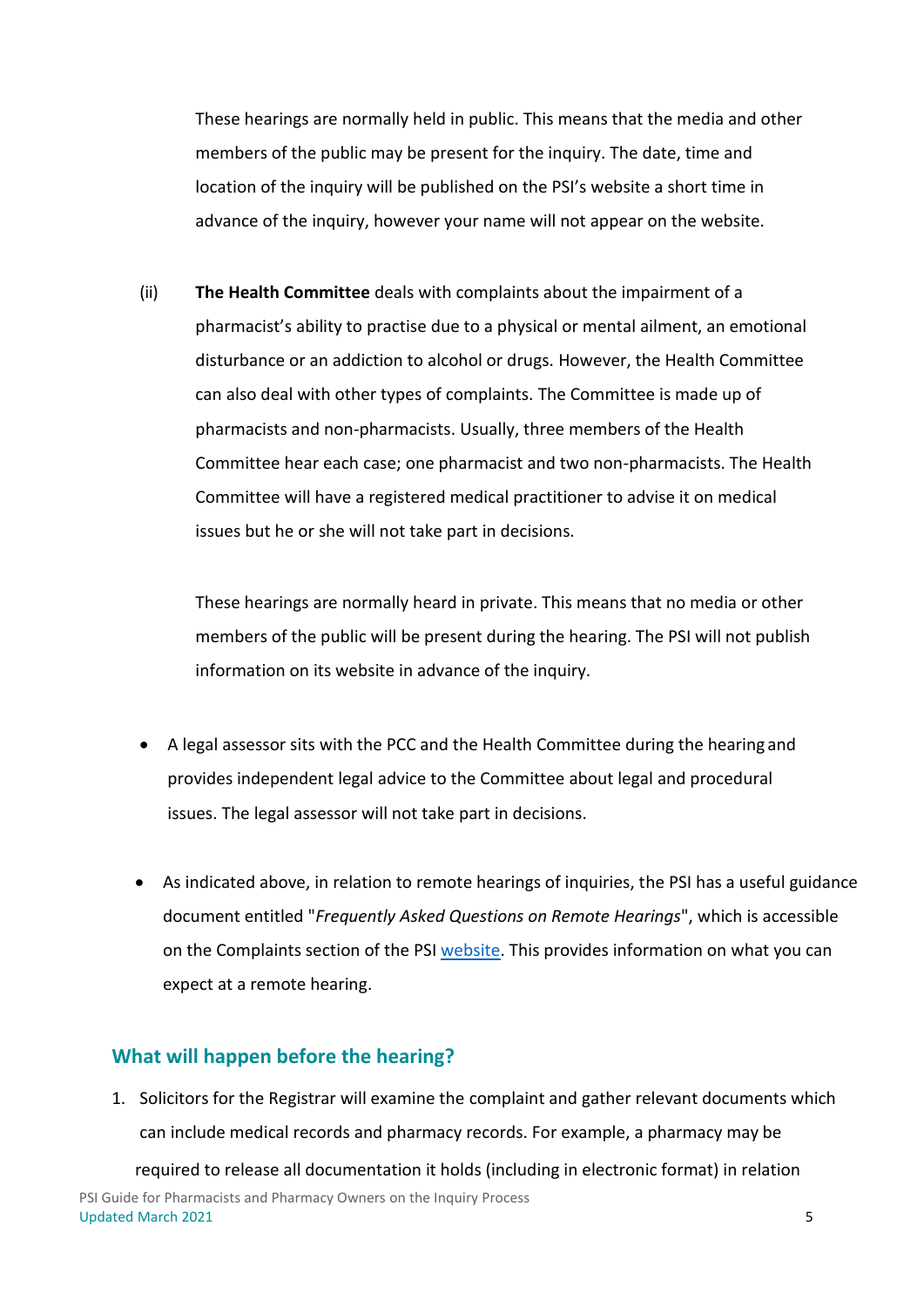to a particular matter or patient.

- 2. Sometimes the solicitors for the Registrar may seek this documentation through a production summons. This summons is granted by the Committee of Inquiry, and it formally requires the person issued with the summons to produce the documentation detailed on the summons within a certain timeframe.
- 3. Solicitors for the Registrar will interview witnesses and take witness statements. A witness statement sets out the nature of the evidence the witness will give at Inquiry. You will be provided with a copy of all witness statements taken.
- 4. A witness may also be asked to attend the inquiry, either physically or remotely, and give evidence. In general, witnesses are asked to voluntarily attend at the inquiry. However, an official witness summons can be served, for example, where a witness refuses to attend a hearing. It is issued by the Committee of Inquiry. It has the same effect as a summons issued by the High Court. It is an offence for a person to ignore a witness summons.
- 5. Solicitors for the Registrar will often ask an independent expert pharmacist to review the complaint and all the documents to prepare an expert report. The role of the expert is to provide his/her opinion on whether, if the facts are proven, the conduct complained of would, for example, amount to professional misconduct and/or poor professional performance. Other types of experts may be instructed depending on the nature of the complaint. For example, an independent medical expert may be instructed where there is an allegation which relates to a health matter. The independent expert is not instructed by the PSI until all the relevant documentation and witness statements have been gathered. You will be provided with a copy of any expert report obtained by the PSI.
- 6. A Notice of Inquiry that sets out the allegations being made against you is then prepared. It also identifies who will be called to give evidence at the hearing. The Notice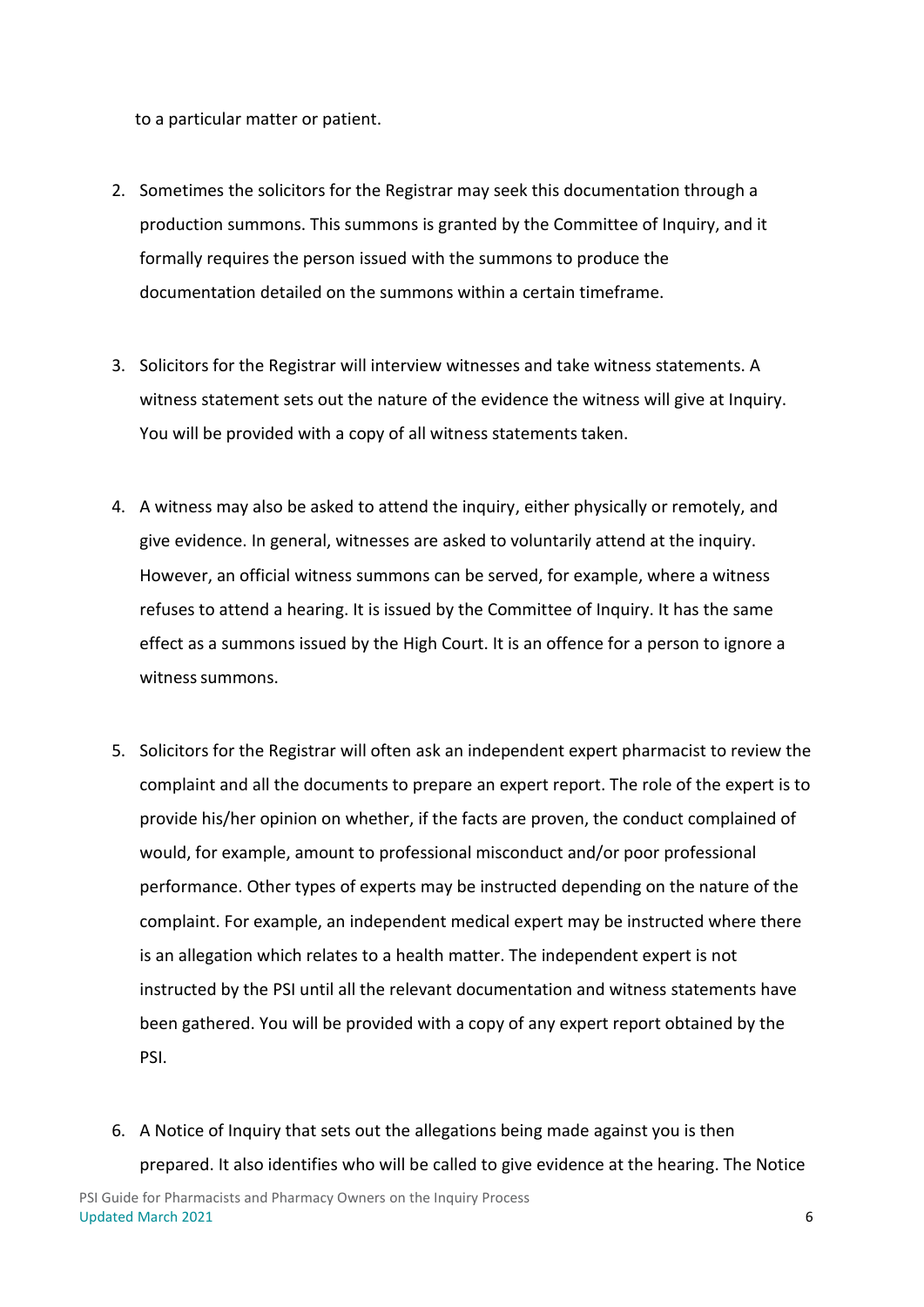of Inquiry will be sent to you or your legal representative before the hearing so that you are aware of the allegations being made.

- 7. Once all this has been done, a date will be set for the hearing. A letter will be sent to you detailing the Inquiry date and time, you will be given at least 30 days advance notice of this date. You should inform the PSI as soon as possible if you are not attending the hearing or if you are not being represented at the hearing.
- 8. Sometimes the PCC or the Health Committee hold a meeting called a **call-over**. This is separate to the Inquiry. Call-overs may be held remotely, where appropriate. At a callover meeting, the Registrar provides the Committees with an update on the current status of all complaints that are being prepared for inquiry. You and/or your legal representative will be entitled to attend the call-over for the part of the meeting which deals with the complaint against you. You will be given notice of the date and time of the call-over. A call-over can also be an opportunity for preliminary applications to be heard by the Committee of Inquiry. This can include an application for the hearing to be heard in private. You must provide advance notice in writing of any application you intend to make at the call-over meeting. You or your legal representative will be given a written record/transcript of the call-over.

#### <span id="page-8-0"></span>**Who will attend a hearing of a Committee of Inquiry?**

- 1. **You and/or your legal representative:** You may attend the hearing on your own or with a legal representative. You may also be accompanied by a family member, friend or a colleague. The PSI will make all reasonable efforts to ensure your availability to attend the inquiry. However, if you do not attend or you are not represented, the Committee of Inquiry may decide to proceed with the hearing in your absence.
- 2. **The Committee**: At least three people will sit on each Committee of Inquiry, and there will always be a non-pharmacist majority. One member of the Committee will act as Chair. The Chair of the Committee will make an opening statement at the inquiry and ensure that the hearing follows the correct procedure.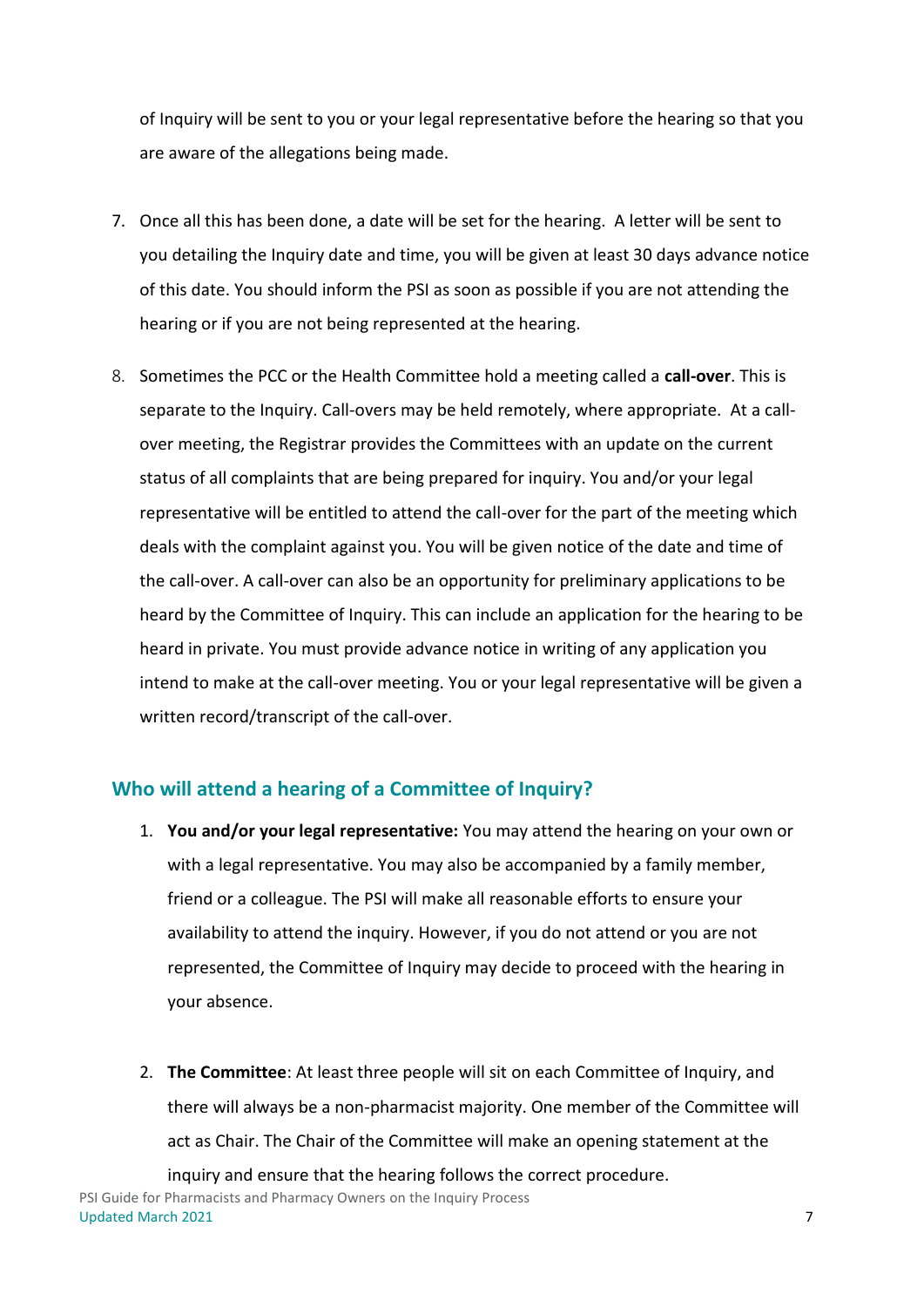- 3. **Legal assessor**: A legal assessor, who is generally a barrister or solicitor, will sit alongside the Committee. The Legal Assessor advises the Committee about law and procedure but he or she does not take part in decisions.
- 4. **Registered medical practitioner**: If the case is being heard by the Health Committee a registered medical practitioner will advise on medical issues but he or she will not take part in decisions.
- 5. **Registrar's legal representative:** The Registrar of the PSI presents the case to the Committee of Inquiry. The Registrar will usually have a solicitor or barrister to present evidence in relation to the complaint.
- 6. **Witnesses:** Two main types of witnesses present evidence at the inquiry:
	- **Factual witnesses:** These witnesses are called by either you or the Registrar's legal representative to present factual evidence. The witness will answer questions from your legal representative, the Registrar's legal representative and the Committee.
	- **Expert witness**: The independent expert who previously prepared the expert report on behalf of the PSI will be present to give evidence. In health cases, an independent medical expert may be called to give oral evidence. The expert can also be questioned by you or your legal representative on the expert report. You are also entitled to call your own expert witness.
- 7. **Stenographer/Logger:** A stenographer/logger will record the evidence given and produce a transcript (written record) of the inquiry. The transcript will be provided to you and your legal representative, as soon as possible after the hearing.
- 8. **Members of the public:** If the case is to be heard in public, members of the public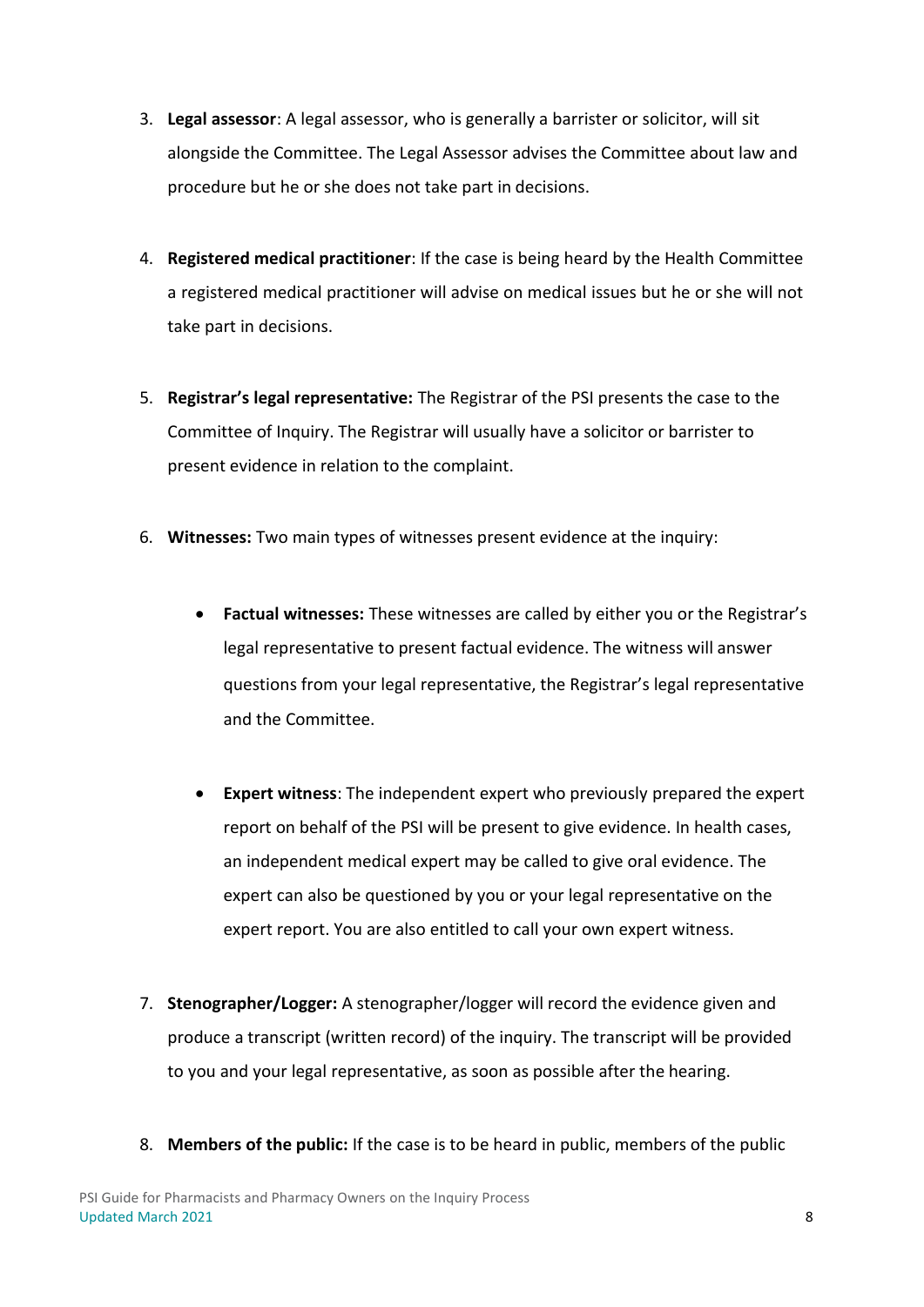can attend.

9. **Members of the press/media**: If the case is to be heard in public, members of the press can also attend.

**Inquiry Room at PSI House, Dublin**



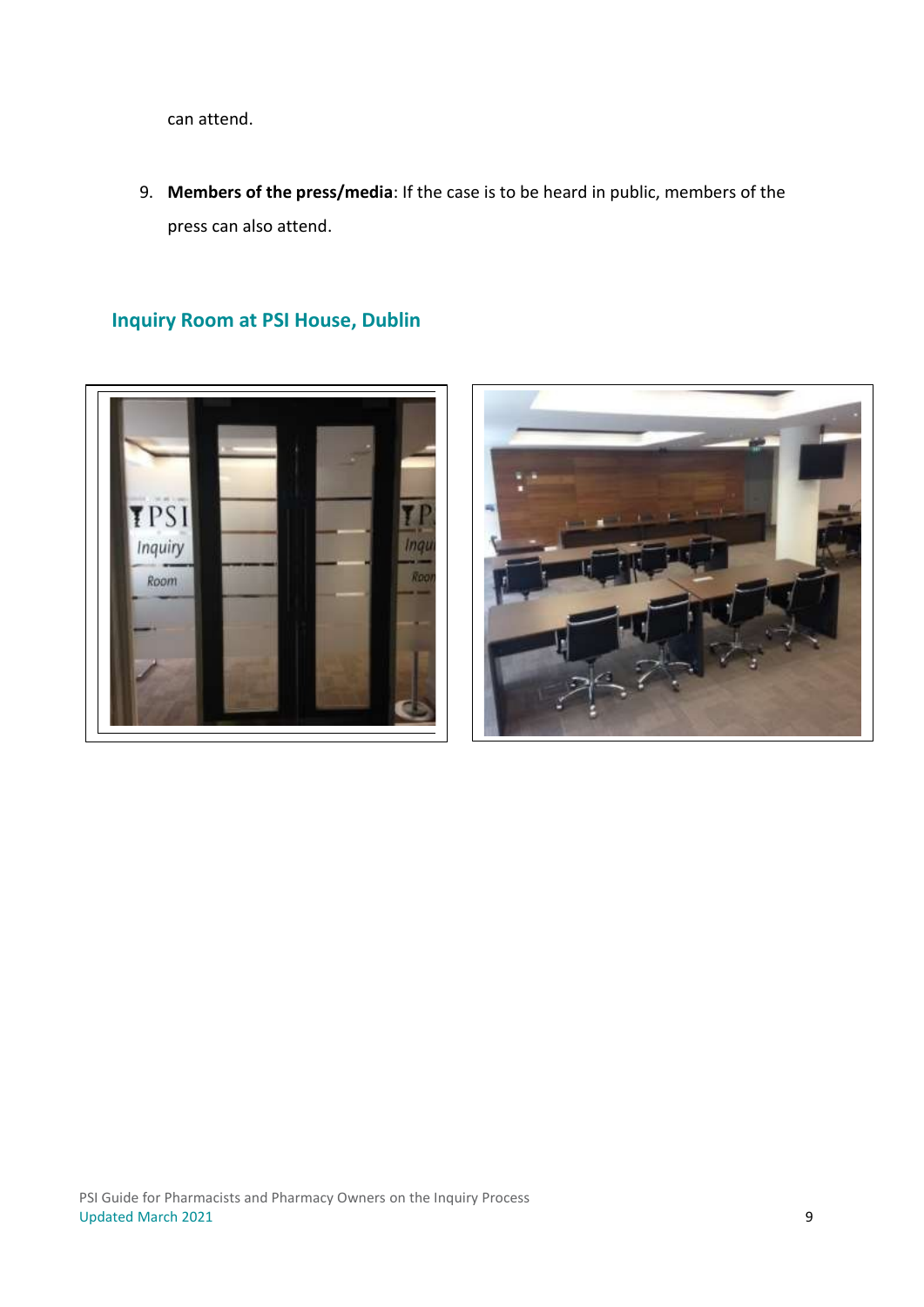## **Figure 1: Seating plan for hearing - the room is set up the same way for each hearing**



#### <span id="page-11-0"></span>**The day of the hearing - on site physical hearings**

- You should arrive at least 30 minutes before the hearing starts. If the hearing is a physical hearing you will be met in the reception area on the ground floor of PSI House and a member of staff will bring you to a meeting room. The meeting room will be available to you, your representatives and family members/friend/colleague throughout the hearing.
- Please ask a member of staff if you would like to be shown the layout of the Inquiry room before the hearing starts or in the weeks coming up to the Inquiry.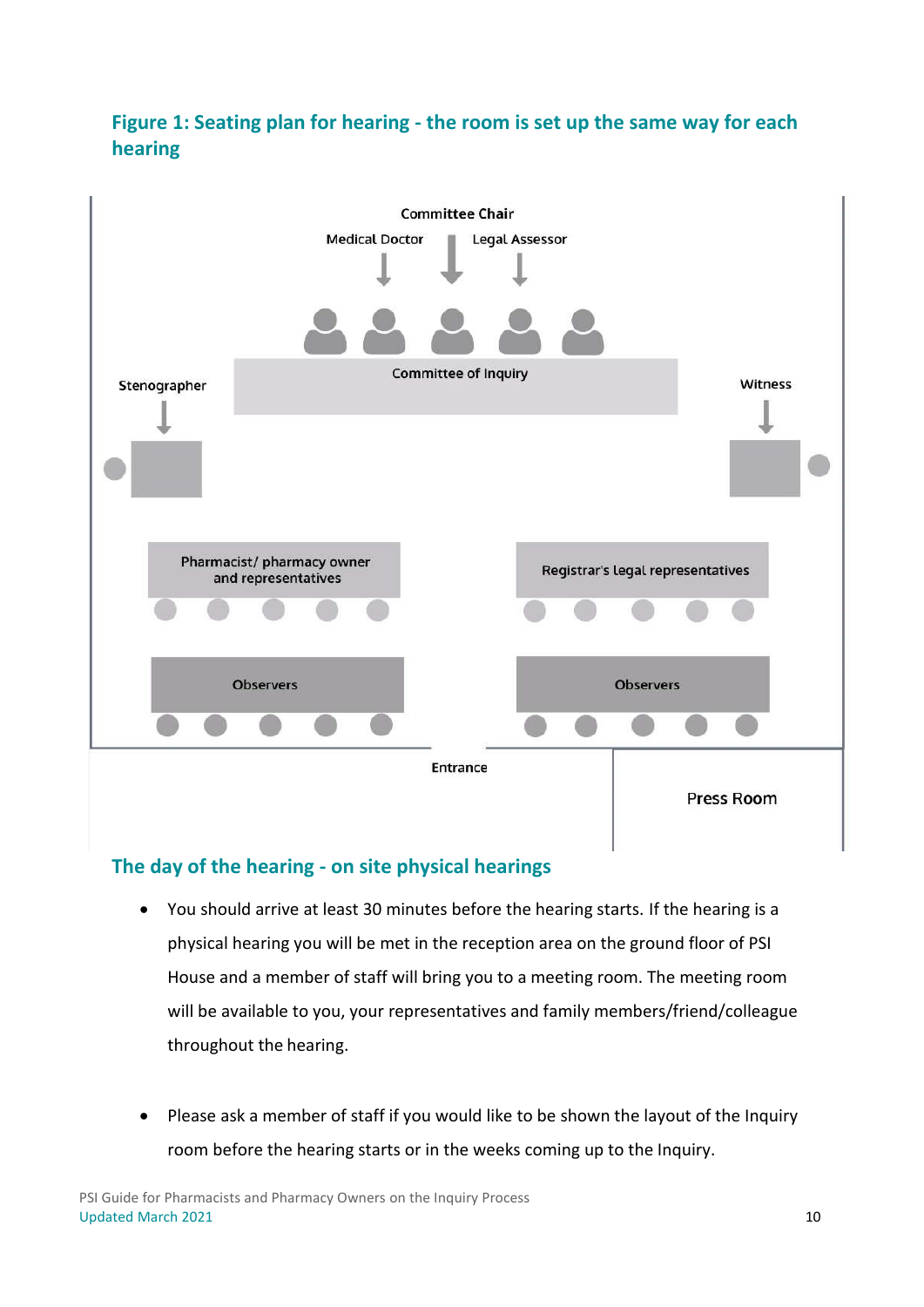- Please note any family member or friend who accompanies you must sit in the public seating area at the back of the inquiry room during the hearing.
- Although most hearings are in public, there may be certain times where your family members or friends, the media and the public may be asked to leave the hearing room where confidential matters are being discussed.

If your hearing is proceeding way of remote inquiry, please refer to the *FAQ on Remote Hearings* which is available on the complaints section of the PSI [website](https://www.thepsi.ie/gns/making-a-complaint/overview.aspx) for detail of the procedure and for whom to contact if you have any queries. Where you are legally represented, your legal advisers will also guide you through this process.

#### <span id="page-12-0"></span>**What happens at the hearing of a Committee of Inquiry?**

- The hearing starts with the Committee introducing themselves. The Committee will ask whether there are any preliminary applications which either you or your legal representative or the Registrar's legal team wish to make. If a preliminary application is made, the Committee will hear submissions from your legal representative and the Registrar's legal representative in relation to the application.
- Once any preliminary applications have been dealt with, the main part of the hearing is then started. The Registrar's legal representative reads out the Notice of Inquiry which details the allegations made against you. Please remember that you are presumed innocent of these allegations. It is the role of the Registrar's legal team to prove these allegations and the allegations must be proven beyond reasonable doubt.
- The Registrar's legal representative will then go through the evidence in relation to the complaint. He/she will call relevant witnesses, including factual and expert witnesses, to give evidence about the complaint. You or your legal representative can cross-examine the witnesses called by the Registrar. The Committee may also ask the witnesses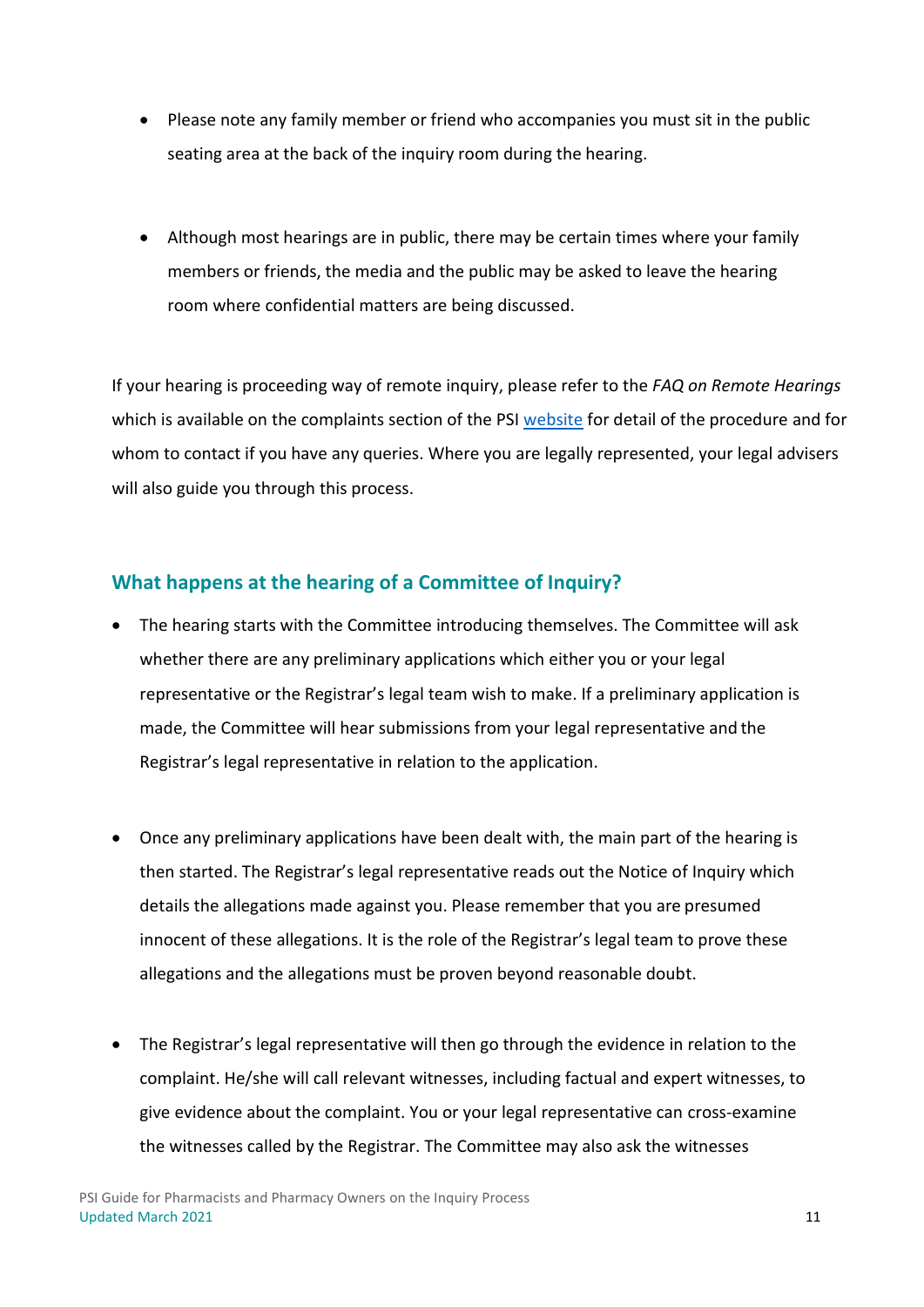questions.

- Once the Registrar has presented his/her case, you, or your legal representative, may also present evidence and call your own witnesses. You may give evidence if you wish, however, you are not obliged to do so. Any witnesses you call may be cross examined by the Registrar's legal representative. The Committee may also question your witnesses.
- The Committee will decide whether the complaint is proven or partly proven. Where an allegation is proven, the Committee will make a finding/s of, for example, poor professional performance or professional misconduct or impairment of a registrant's fitness to practise.
- Most inquiries last for approximately one to two days, however, some can go on longer depending on the complexity of the complaint.
- The Committee of Inquiry has the power to make an award of costs against either party to the complaint in specific and appropriate circumstances.

#### <span id="page-13-0"></span>**What are Undertakings?**

At any stage during the hearing, it is open to the Committee of Inquiry to request you to do one or more of the following:

- to undertake not to repeat the conduct to which the complaint relates;
- to undertake to attend specified educational courses, training or other means of improving your competence to practise or to carry on a retail pharmacy business;
- to consent to undergo medical treatment; and/or
- to consent to being admonished or censured by the Council.

If you decide to provide the undertaking or consent requested by the Committee, the Inquiry is brought to an end and no further evidence is called. If you chose not to give the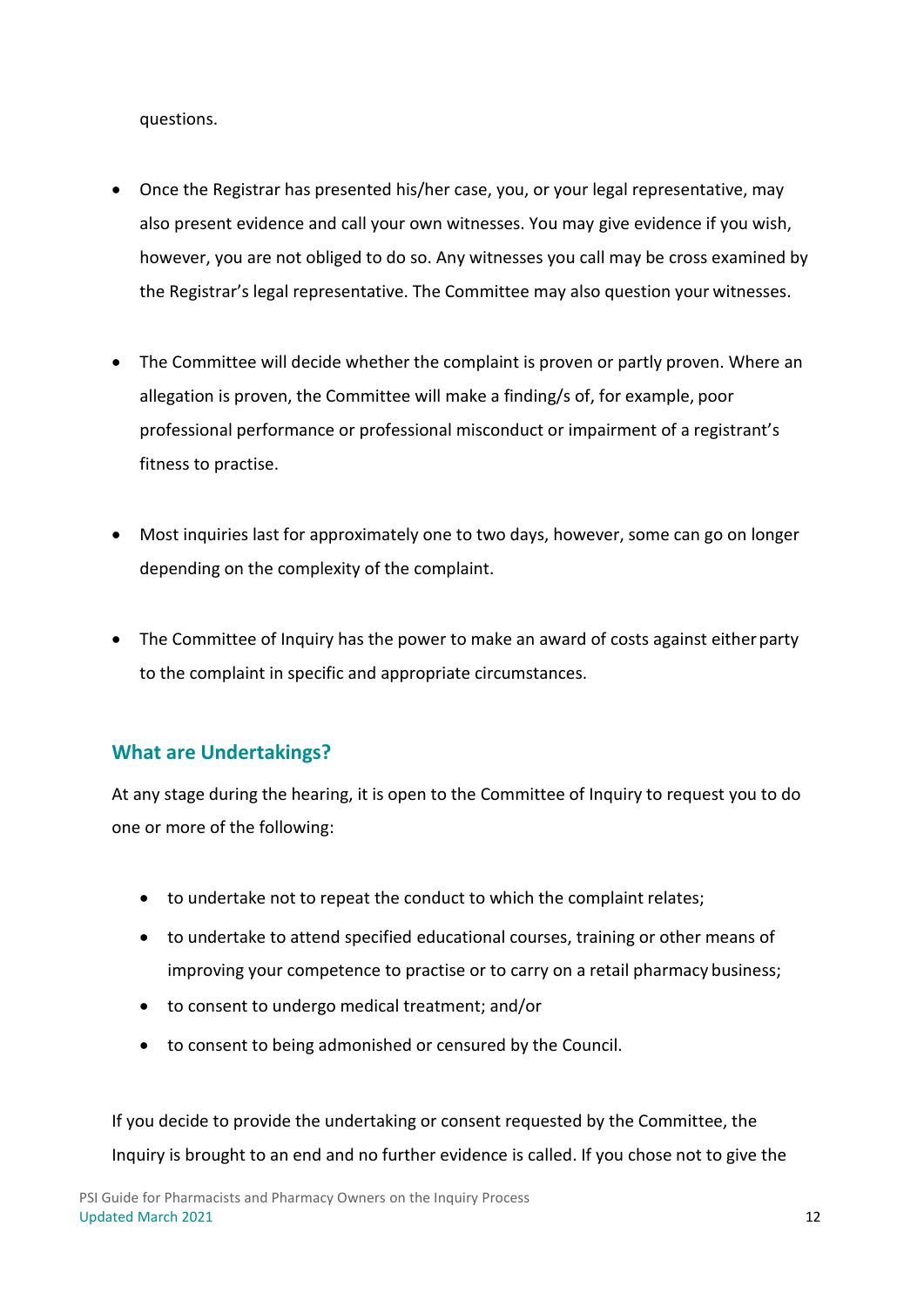undertaking or consent requested, the Committee may proceed with the hearing as if the request had not been made.

#### <span id="page-14-0"></span>**What happens after the Inquiry?**

Once the hearing concludes, the Committee will prepare a written report setting out the complaint, the evidence presented and the findings, together with its reasons. It will also note whether undertakings were requested and subsequently accepted or rejected. A copy of this report will be provided to you or your legal representative.

If the Committee finds that the allegations are proven or some of the allegations are proven, it will say this in the report. The report will also identify those allegations which have not been proven. Where the allegations are proven, the report will say whether the act or omission amounts to a finding of poor professional performance, professional misconduct or any other relevant breach. The Committee will usually make recommendations in the report in relation to the sanction it believes should be imposed as a result of their findings. The Committee of Inquiry does not impose a sanction on a registrant following a hearing. It is the role of the Council of the PSI (**the Council**) to decide on the sanction to be applied.

#### <span id="page-14-1"></span>**How will Council consider the Committee of Inquiry's Report?**

- The Registrar's legal representatives will present the Committee of Inquiry's report to the Council for its consideration, at a formal meeting of the Council. You or your legal representative may attend this Council meeting and make representations to Council in relation to the sanction to be imposed. Alternatively, you may make representations in writing to the Council on these matters. This meeting is held in private. During this meeting, the Council will:
	- (i) note any undertakings you provided to the Committee; and/or
	- (ii) consider what sanction should be applied to your registration, if the Committee made findings against you; and
	- (iii) if the sanction imposed on you is an admonishment or censure, consider whether to give public notice of the sanction on the PSI website and in the PSI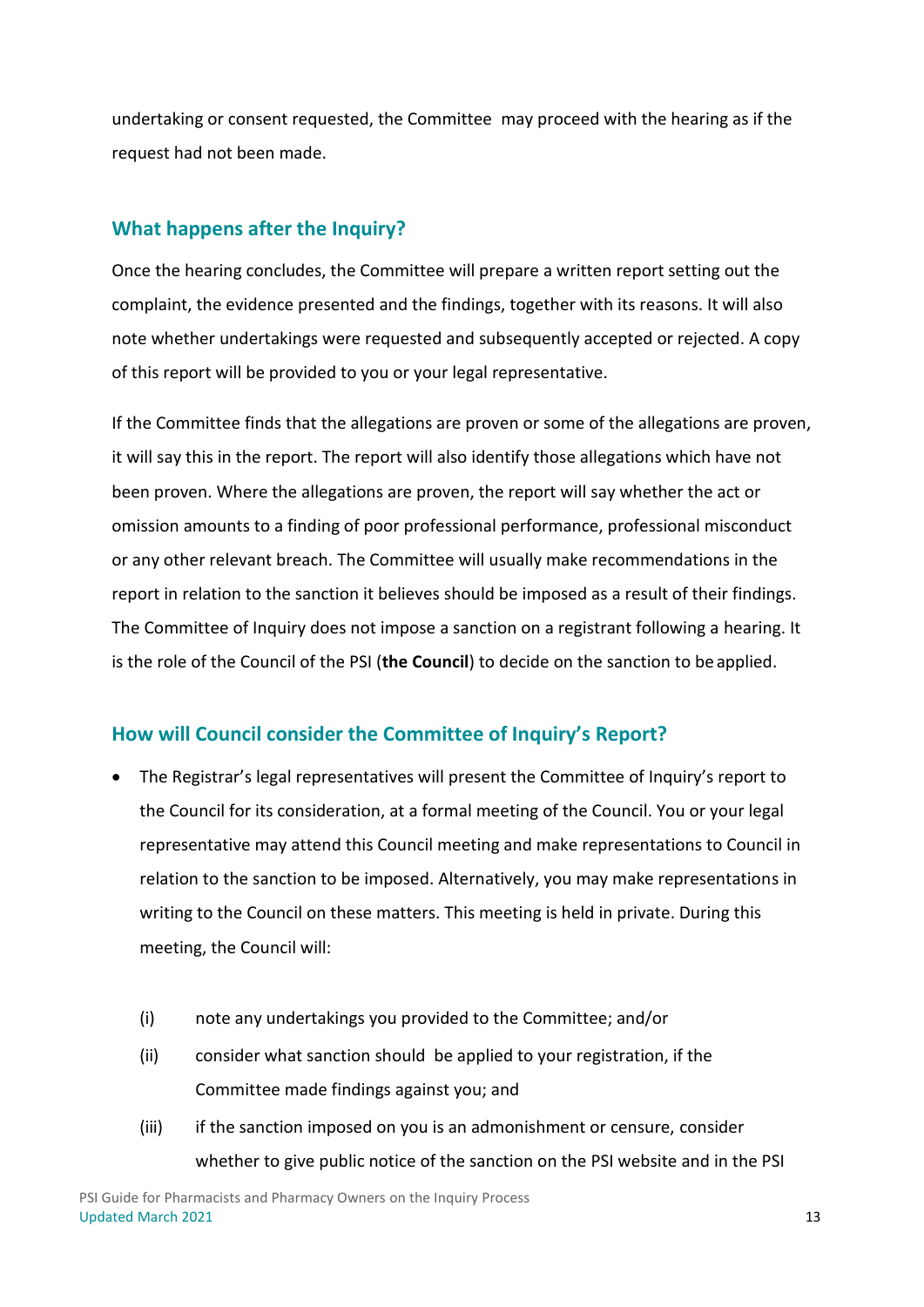newsletter.

#### <span id="page-15-0"></span>**Sanction**

- If you consented to being admonished or censured by the Committee of Inquiry as part of undertakings provided to the Committee of Inquiry, the Council will formally admonish or censure you at the meeting; and/or
- If the Committee of Inquiry makes findings (such as poor professional performance or professional misconduct), the Council **must** apply one or more of the following sanctions:
	- o admonish or censure you or the pharmacy;
	- o attach conditions to your registration or the pharmacy's registration;
	- o suspend your registration or the pharmacy's registration for a set time;
	- o cancel your registration or the pharmacy's registration; and/or
	- o forbid you from applying to restore your name, or forbid the pharmacy from applying to restore its name, to the Register for a specified time.
- Where the Council imposes a disciplinary sanction, you shall be notified in writing of the:
	- o disciplinary sanction imposed;
	- o Council's reasons for imposing the sanction;
	- o date of the decision; and
	- o time period within which you are entitled to appeal
- The PSI will also notify your employer, if known, the Health Service Executive and any other person(s) it thinks appropriate, of the outcome of the complaint.
- Please see our **[PSI Sanctions Guidance](https://www.thepsi.ie/gns/making-a-complaint/What_happens_after_a_complaint_is_made/Committees_of_Inquiry.aspx)<sup>2</sup> for more information**, which is available on our website.

<sup>2</sup> Updated March 2021

PSI Guide for Pharmacists and Pharmacy Owners on the Inquiry Process Updated March 2021 **14**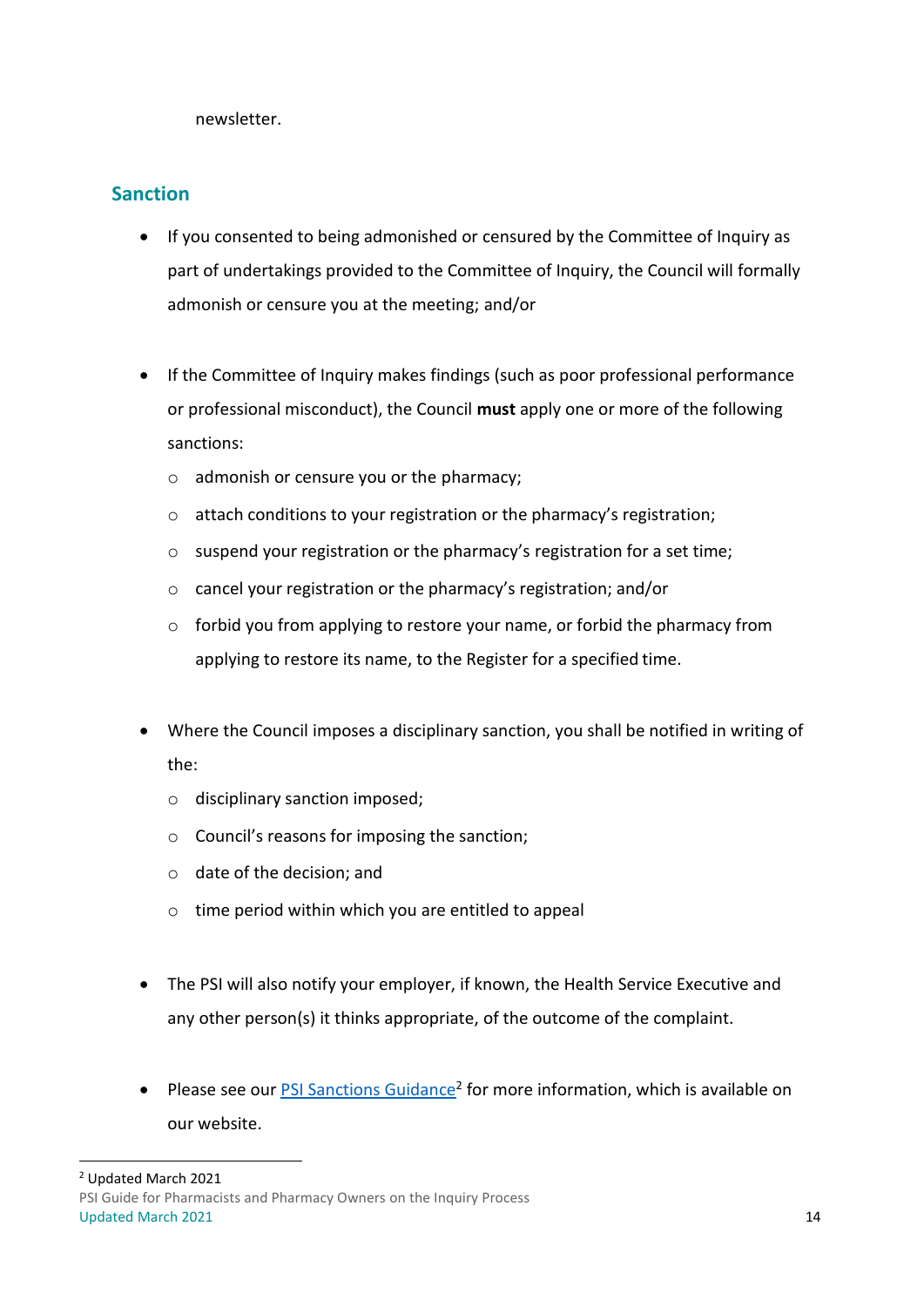#### <span id="page-16-0"></span>**Publication**

In the public interest, the PSI declares and upholds standards of practice and promotes confidence in the profession of pharmacy. Among the ways in which it achieves these aims is through the publication of the outcome of disciplinary proceedings. The Council is obliged to publish notice of the imposition of all sanctions, except admonishment or censure. In the case of admonishment or censure, it is obliged to publish notice of this if it is satisfied that it is in the public interest to do that. Once the Council decides to impose an admonishment or censure at the Council meeting, it will then consider whether to give public notice of the sanction on the PSI website and in the PSI newsletter. You or your representative may make representations to Council in relation to whether this sanction should be published. You shall be notified in writing of the Council's decision regarding publication of the sanction imposed.

#### <span id="page-16-1"></span>**When will a sanction take effect?**

- You will be notified of the Council's decision in relation to sanction after the Council meeting.
- You may apply to the High Court to have the sanction(s) cancelled within 30 days from the date you receive notice of the Council's decision regarding sanction.
- If you do not apply to the High Court to have the sanction of admonishment or censure cancelled within the 30- day period, the sanction of admonishment or censure is effective from the date on which the 30 -day time period expires.
- All other sanctions however have to be confirmed by the High Court in any event before they are effective. The application to the High Court cannot be made until at least 30 days from the date you receive notice of the Council's decision regarding sanction.
- After 30 days, the PSI must apply to the High Court to have the sanction (other than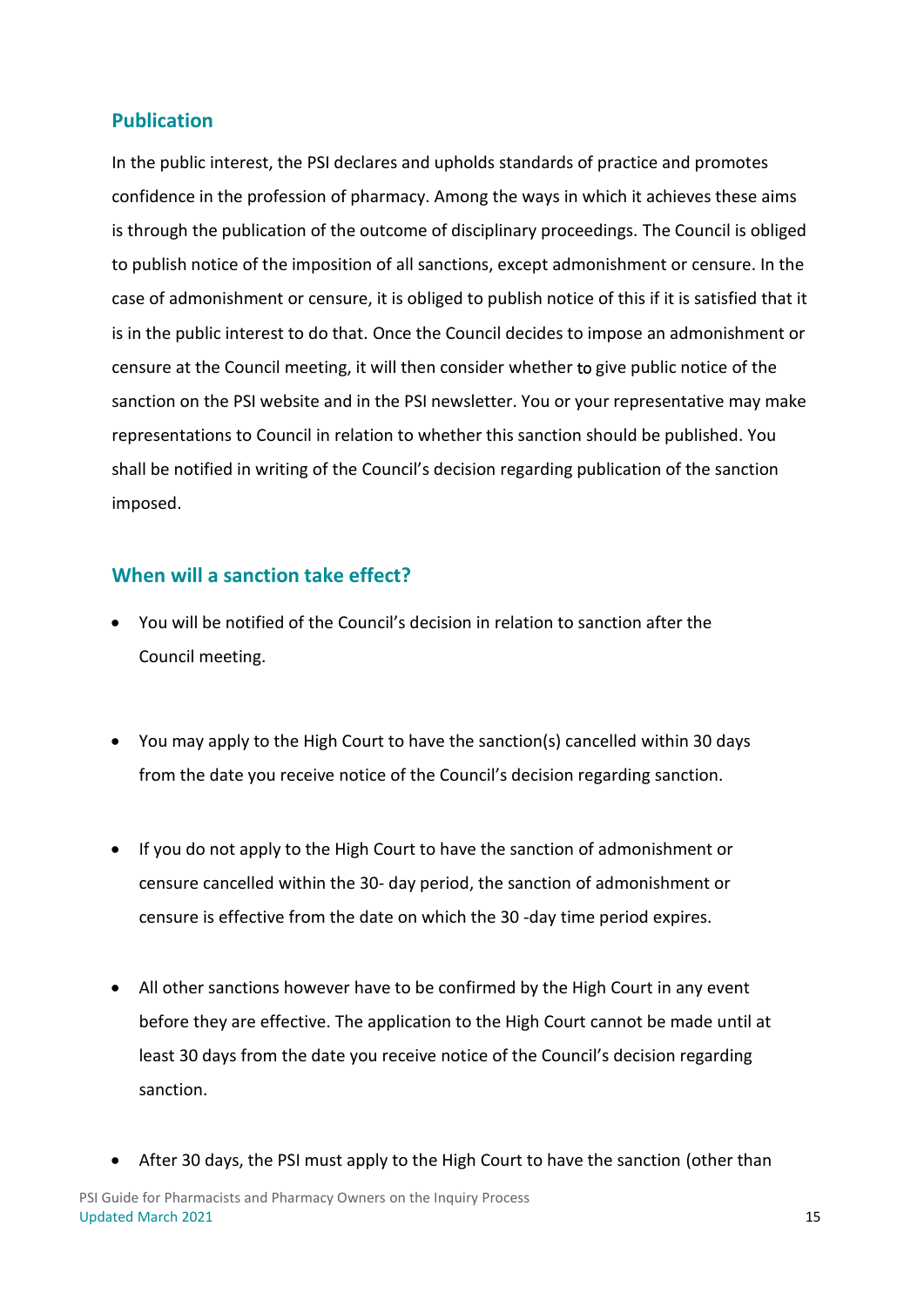admonishment or censure) confirmed. You will be notified of the date the Registrar intends to make the application before the HighCourt.

With the exception of a suspension, any sanction confirmed by the High Court is effective from the date the decision is made by the High Court. For example, if the High Court confirms the attachment of conditions to a pharmacist's registration on 3 January, these conditions are effective from the 3 January. If the High Court confirms a sanction to suspend your registration, this will not take effect until seven days after the date on the High Court Order.

## <span id="page-17-0"></span>Notification to other Regulators

In certain situations, the PSI is obliged to notify regulators in other jurisdictions of sanctions against registrants, and in other situations it has discretion to give notice if it is in the public interest to do so<sup>3</sup>.

Separately, the IMI alert system is an electronic system which legally requires all regulators within the European Union to exchange information about registrants who have been prohibited from practising or who have had restrictions placed on their registration. This requirement came into effect in January 2016. This means that the PSI must place an alert or notification on the IMI system if a registrant has been prohibited from practising or has restrictions placed on his/her practice. For example, if a pharmacist has conditions attached to their registration, this information must be posted on the IMI system which is visible to other pharmacy regulators within the European Union. Once the restriction has expired or has been lifted, we will remove the alert from the system. There are separate provisions regarding the exchange of information with the United Kingdom and Northern Ireland.

<sup>&</sup>lt;sup>3</sup> s.56 of the Pharmacy Act 2007 as amended by s.70 of the Regulated Professions (Health & Social Care) (Amendment) Act 2020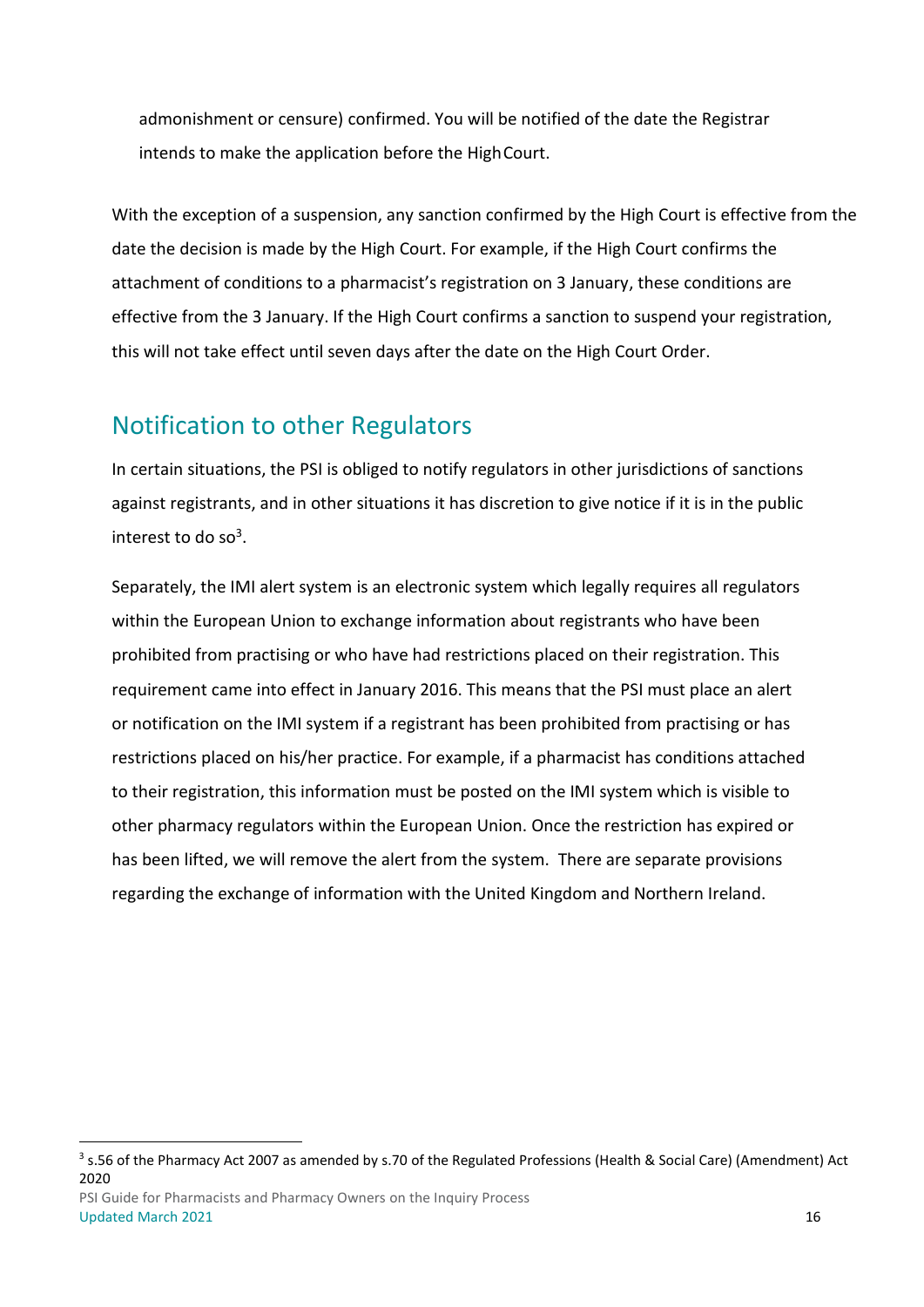



PSI Guide for Pharmacists and Pharmacy Owners on the Inquiry Process Updated March 2021 **17**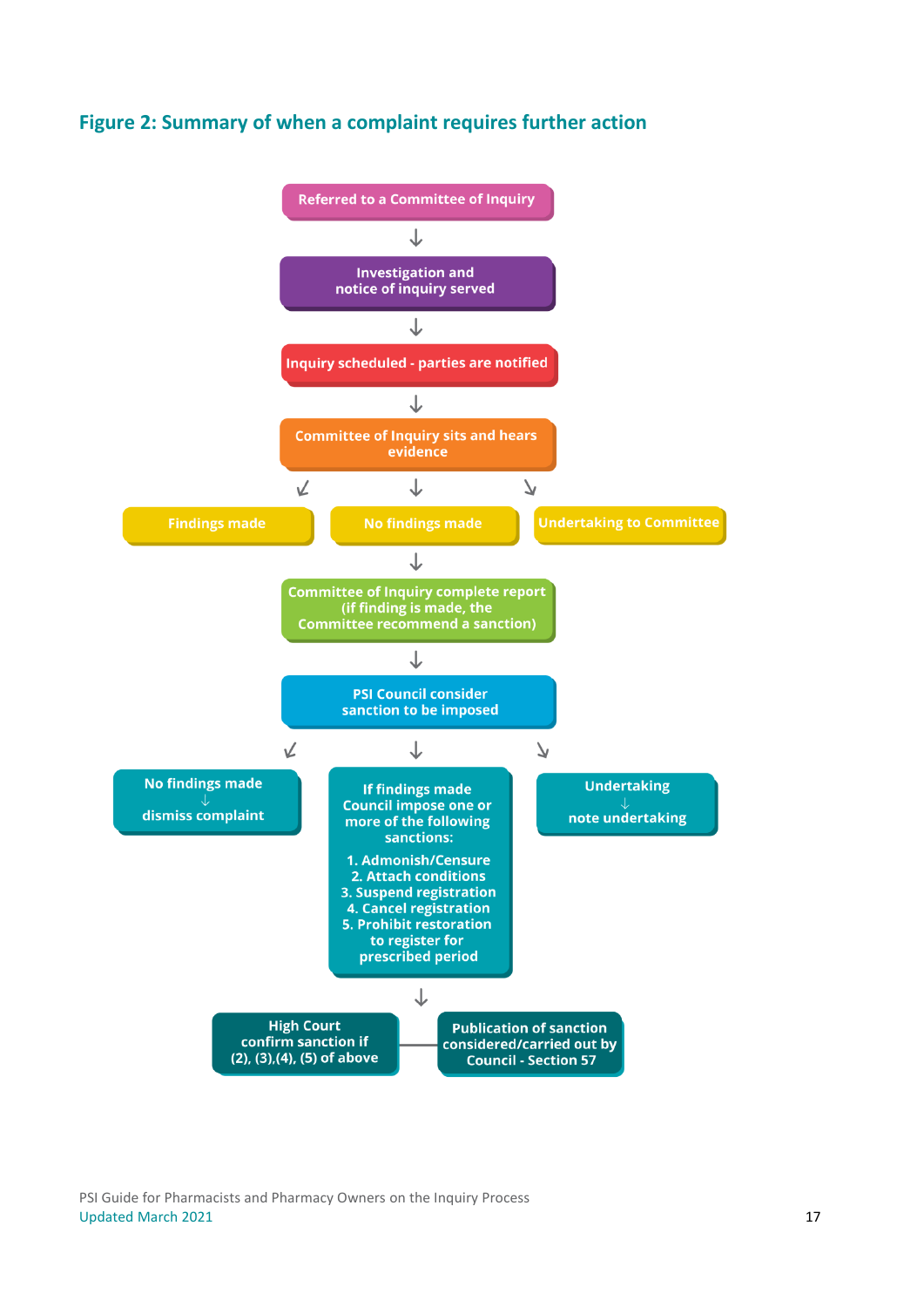## <span id="page-19-0"></span>Other information you should know

## <span id="page-19-2"></span><span id="page-19-1"></span>**How long will it take from the time the complaint is referred against me to the time the complaint is closed?**

We recognise that when a complaint proceeds to a Committee of Inquiry, it can be very stressful. We always try to ensure complaints are considered promptly. However, some complaints are more complex and it may take longer to gather all the information the Committee of Inquiry needs to reach a fair decision. As much as possible, we will keep you informed at each stage of the complaints process and we will endeavour to conclude the complaint process within two years from the date of receipt of the formal complaint.

## <span id="page-19-4"></span><span id="page-19-3"></span>**How is my registration affected when a complaint against me is referred to a Committee of Inquiry?**

Your registration status does not change when a complaint against you is referred to a Committee of Inquiry, you can still work and carry out your duties, as required. The only exception to this is where the High Court ordered an interim suspension of your registration pending the conclusion of the complaint process. See below for furtherdetails.

If you are subject to a complaint, you **must** declare it on your annual PSI continued registration form. If you are registered with another regulator you may also have to notify them as part of the registration process.

#### <span id="page-19-5"></span>**Can I come off the register voluntarily during the complaints process?**

The PSI cannot accept an application from you to remove your name from the register if you are the subject of an ongoing complaint.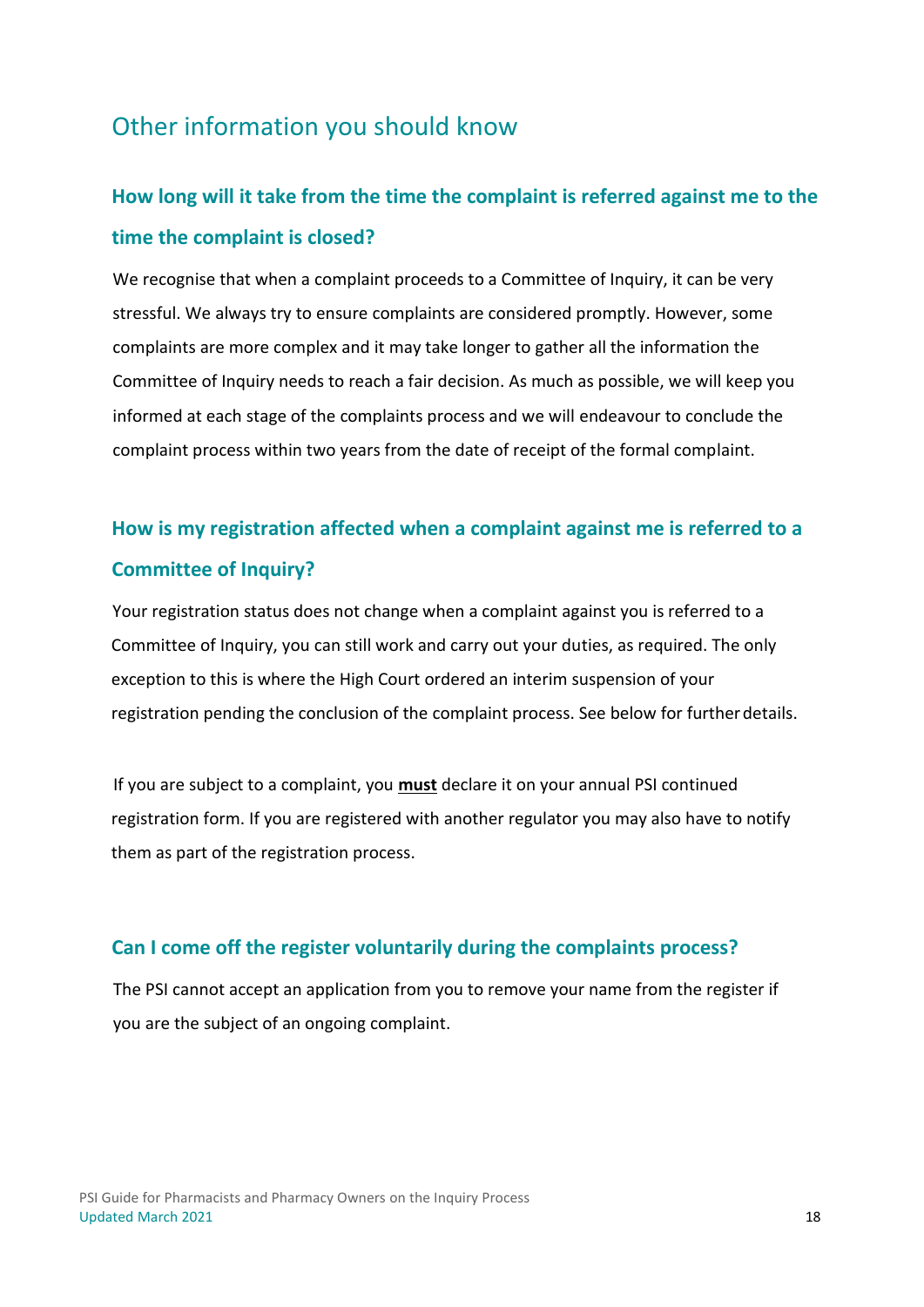## <span id="page-20-0"></span>**Can I request a certificate of current professional status during the complaints process?**

The PSI may provide a certificate of current professional status for you while you are involved in an ongoing complaint. The certificate will state that you are the subject of an unproven complaint but will not provide any details of the complaint.

#### <span id="page-20-1"></span>**How does the outcome of a hearing affect my registration and practice?**

- If the case is referred to a Committee of Inquiry and the allegations are **not upheld** and no sanctions are imposed, your registration is not affected.
- If the complaint is **upheld** and the Council has admonished or censured you, then your registration is not restricted. However, the PSI is obliged to notify your employer (if known), the Health Service Executive and any other person(s) it considers appropriate, to inform them of the outcome of the complaint.
- If the complaint **is upheld** and the Council attached **conditions** to your registration, your registration is restricted and you will be required to practise in accordance with the conditions attached to your registration.

**Non-health conditions**: We will normally publish these conditions in the PSI online register where they will be visible to the public. The date of expiry of the conditions will also be visible on the public online register. If conditions are attached to your registration, the PSI is required to inform the other pharmacy regulators in the EU about the restrictions which have been imposed using the IMI alert system. The conditions will also be notified to your employer, the Health Service Executive and any other person(s) it considers appropriate. There are separate provisions regarding the exchange of information with the United Kingdom and Northern Ireland.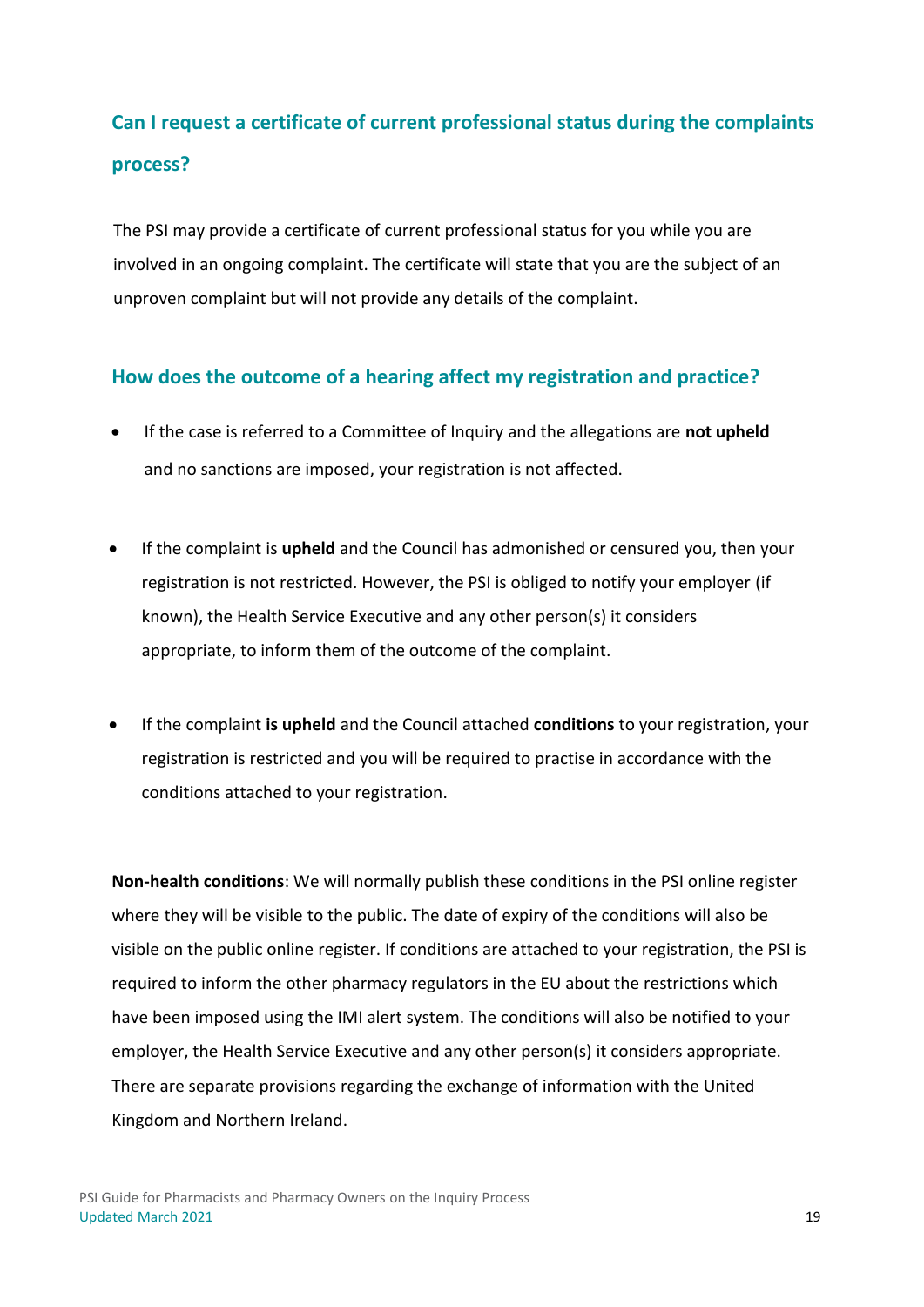**Health conditions:** The detail of conditions in relation to a health issue will not usually be available on the online register, although the register will indicate that conditions have been attached. In these circumstances the PSI, where requested may give details of the conditions to persons who have an appropriate interest in knowing what the conditions are. The conditions will also be notified to your employer (if known), the Health Service Executive and any other person(s) it considers appropriate. If conditions are attached to your registration, the PSI is required to inform the other pharmacy regulators in the EU about the restrictions which have been imposed using the IMI alert system. There are separate provisions regarding the exchange of information with the United Kingdom and Northern Ireland.

- If the complaint was **upheld** and you have been **suspended** from the register, the suspension takes effect 7 days after the date of the High Court Order. During the period of the suspension your name will not be visible the public on the online register.
- Depending on the outcome of the case it may affect your eligibility to act as a tutor pharmacist, or the eligibility of a pharmacy to operate as a training establishment, for the purposes of the National Pharmacy Internship Programme. Please see our Policy on eligibility for recognition as a tutor pharmacist or as a training establishment vis-à-vis convictions and sanctions for more information, available on our website.

## <span id="page-21-0"></span>**Can the PSI suspend my registration, or the pharmacy's registration, before an Inquiry?**

If a complaint indicates that there is a serious and immediate risk to the health and safety of the public, the Council will consider whether it is appropriate for the pharmacist to continue to practise or for the pharmacy to continue to operate while the complaint is progressed. This is generally considered when the complaint is first received, however, it can take place at any stage of the complaints process.

PSI Guide for Pharmacists and Pharmacy Owners on the Inquiry Process Updated March 2021 20 The PSI Council must consider whether it is appropriate to apply to the High Court under section 45 of the Pharmacy Act 2007, for an order to suspend the registration of the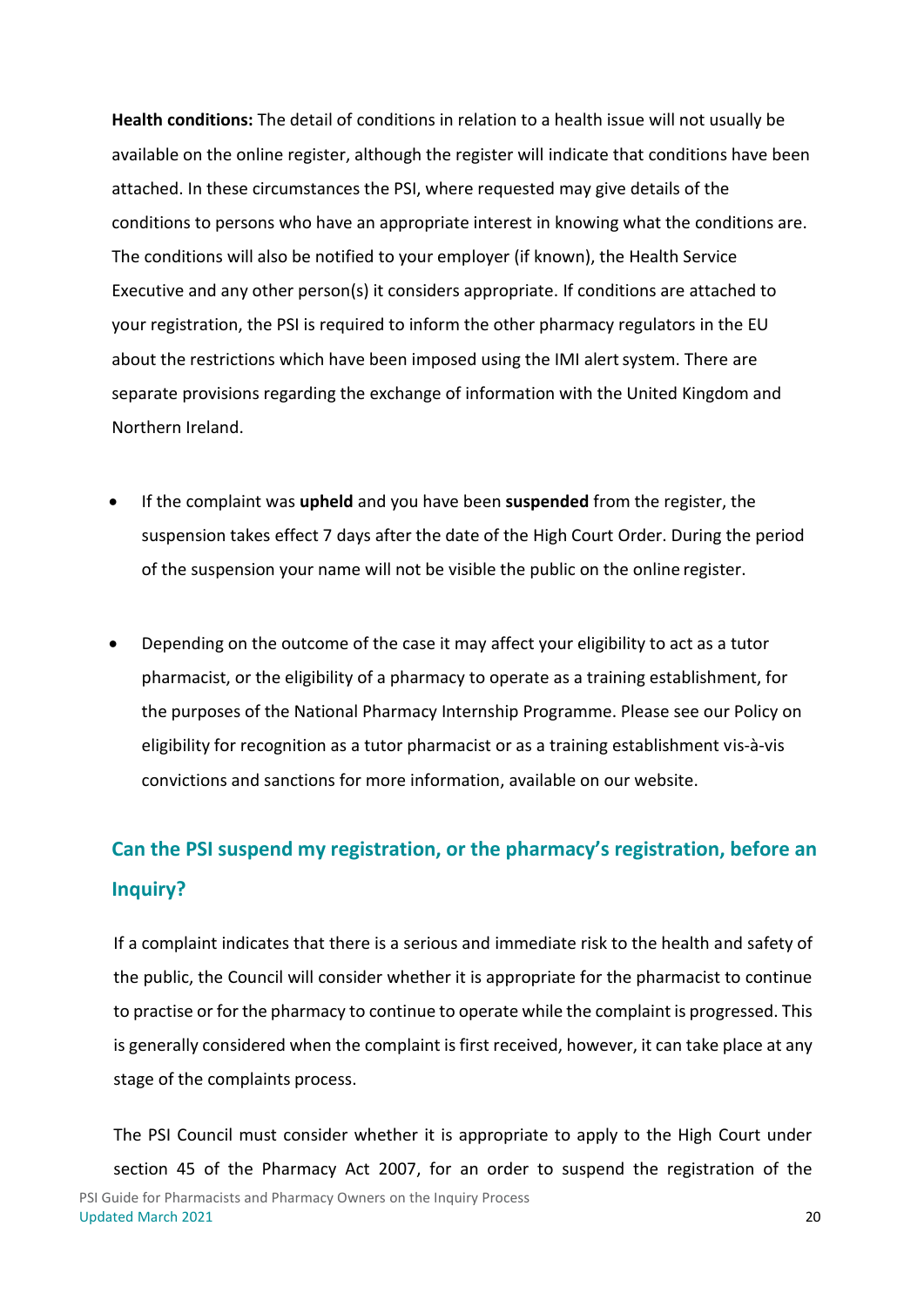pharmacist or the pharmacy. At the Council meeting the pharmacist and/or pharmacy owner in question will be invited, with a legal representative if they wish, to address the Council in its consideration of whether an application to the High Court is necessary.

If the Council decides an application to the High Court is necessary, the Council will proceed to apply to the High Court for an interim suspension of registration. It is ultimately a decision for the High Court as to whether an interim suspension should be granted.

If the High Court decides to suspend your registration, your name will no longer be visible on the public online register and you must not practise in any capacity as a pharmacist. If the High Court decides to suspend the registration of a pharmacy premises, the premises must not open to the public or operate in any capacity as a retail pharmacy business.

#### <span id="page-22-0"></span>**Can the PSI refer information about the complaint to other bodies or agencies?**

Sometimes we receive complaints that relate to the work or the responsibility of another organisation. When this happens, we have a duty to let them know about it. For example, if a complaint raises a concern about the protection of children or a vulnerable person, we are obliged to tell the relevant authority such as TUSLA and/or the Gardaí.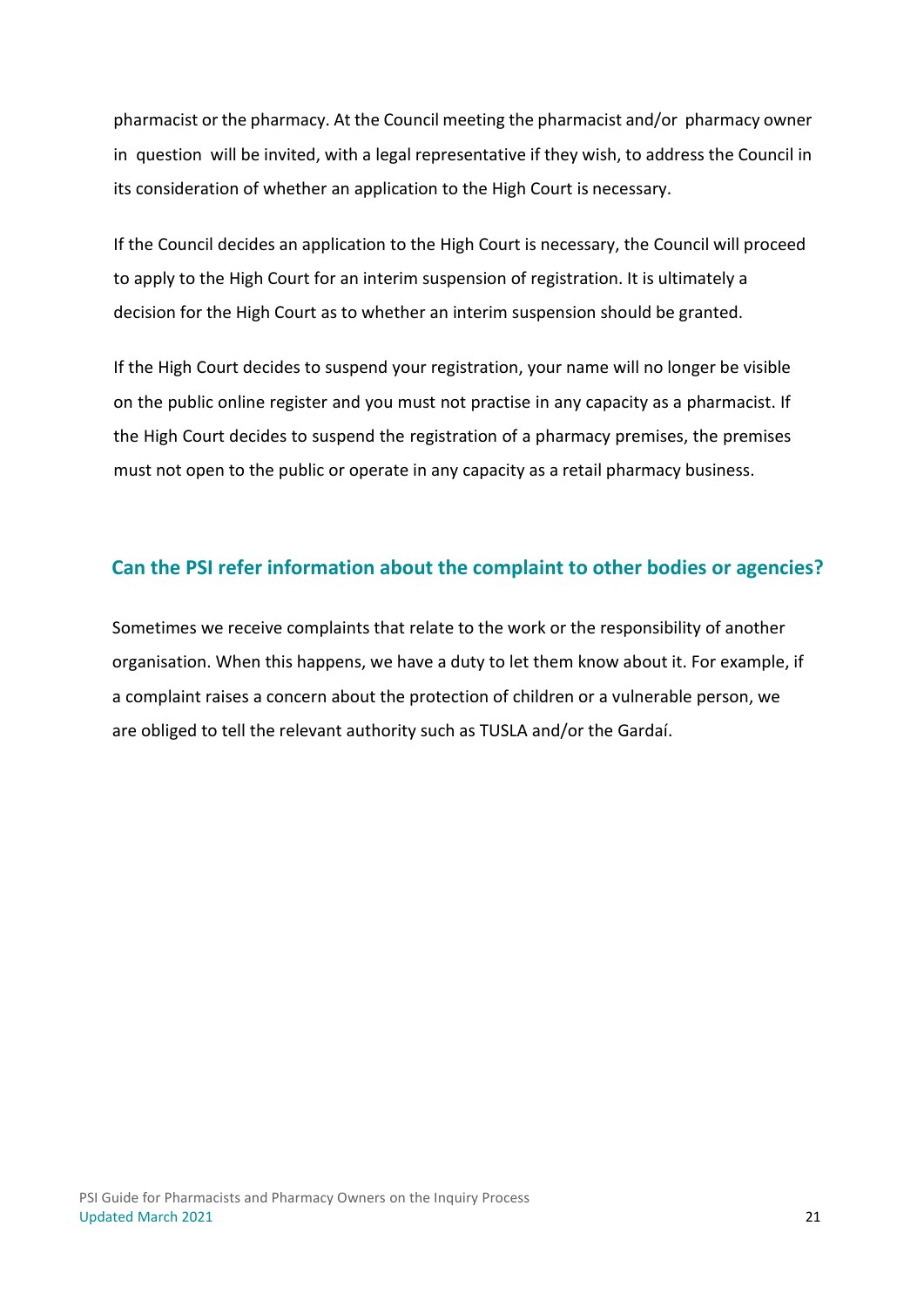## <span id="page-23-0"></span>Some words explained

#### **Admonish**

To reprimand firmly

#### **Allegation**

The charge or charges faced by the pharmacist or pharmacy owner because of the complaint

#### **Censure**

To criticise strongly

#### **Conditions**

The PSI Council can impose a sanction where conditions are attached to a pharmacist's registration or a pharmacy's registration, including restrictions on practise as a pharmacist or operation of a pharmacy

#### **Evidence**

What a witness says at the inquiry and the documents including photographs and videos that are brought before an inquiry

#### **Expert Witness**

An independent pharmacist or other person such as a medical doctor who may be called by either side of a complaint at an inquiry

#### **Health Committee**

The Committee of Inquiry which deals primarily with complaints about the impairment of a pharmacist's ability to practise because of a physical or mental ailment, emotional disturbance or addiction to alcohol or drugs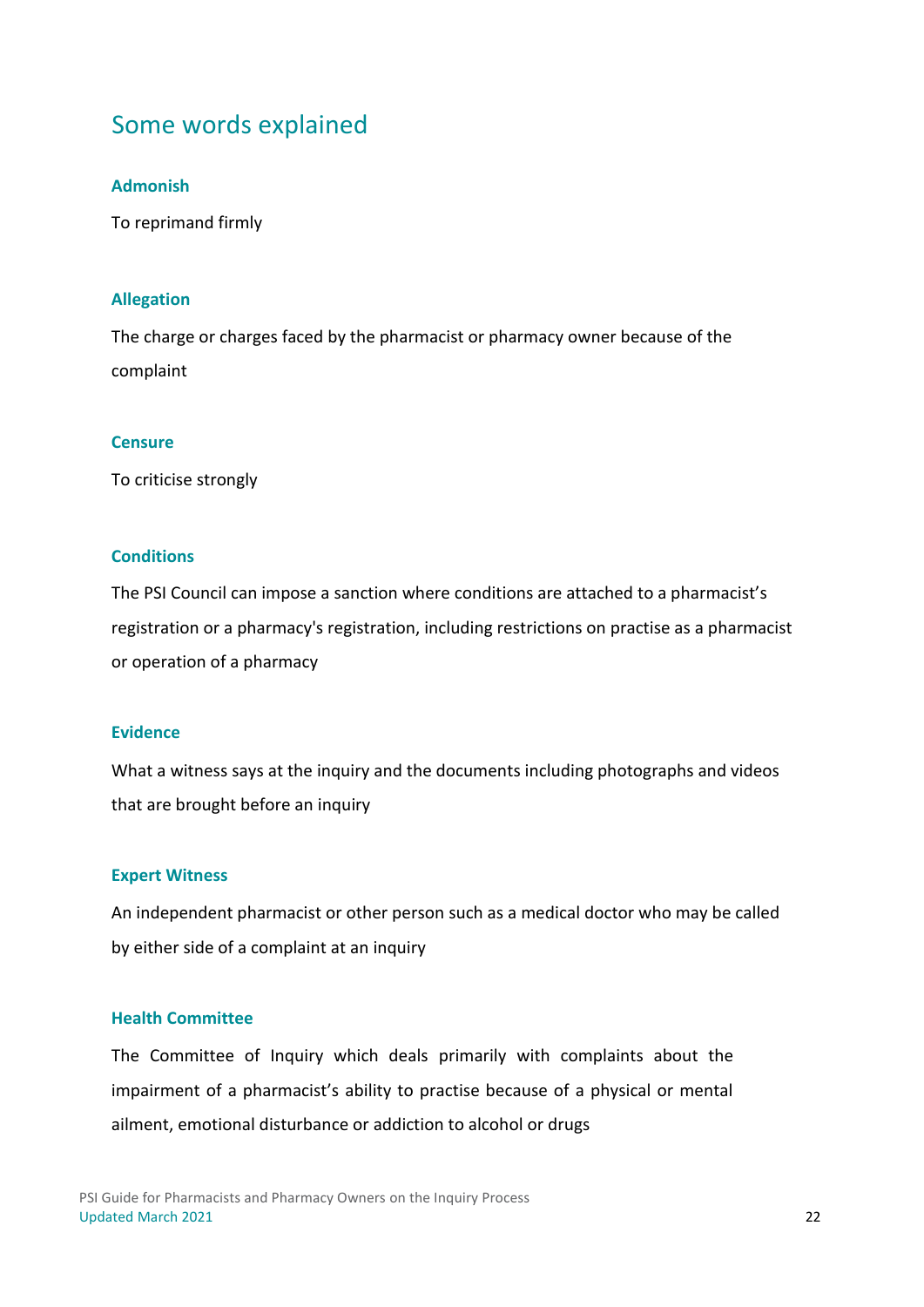#### **Inquiry**

A hearing similar to a hearing before a court or tribunal, held either physically or remotely

#### **Legal Assessor**

A barrister or solicitor who advises the Committees of Inquiry

#### **Pharmacy Owner**

A pharmacy owner refers to the person who is carrying on a retail pharmacy business (pharmacy). The owner is entitled to the profits of the pharmacy and they are liable for any losses sustained by the pharmacy. Under the Pharmacy Act 2007, a pharmacy owner has particular responsibilities. The ownership of a pharmacy can be held by a:

- a) Sole trader who is a registered pharmacist;
- b) Partnership which is made up of two registered pharmacists;
- c) Corporate Body; or
- d) Representative of (a), (b), or (c) in certain exceptional circumstances which are described in the Pharmacy Act 2007.

#### **Poor professional performance**

Any failure to meet the standards of competence that would be reasonably expected of a registered pharmacist. Any such failure must be serious.

#### **Professional misconduct**

Behaviour that goes against the code of conduct for registered pharmacists or that involves fraud, dishonesty or other unacceptable behaviour. Professional misconduct is defined in full in the Pharmacy Act 2007.

#### **Preliminary Proceedings Committee**

The Committee that considers or screens all complaints received by the PSI and advises the

#### Council on the action to take

PSI Guide for Pharmacists and Pharmacy Owners on the Inquiry Process Updated March 2021 23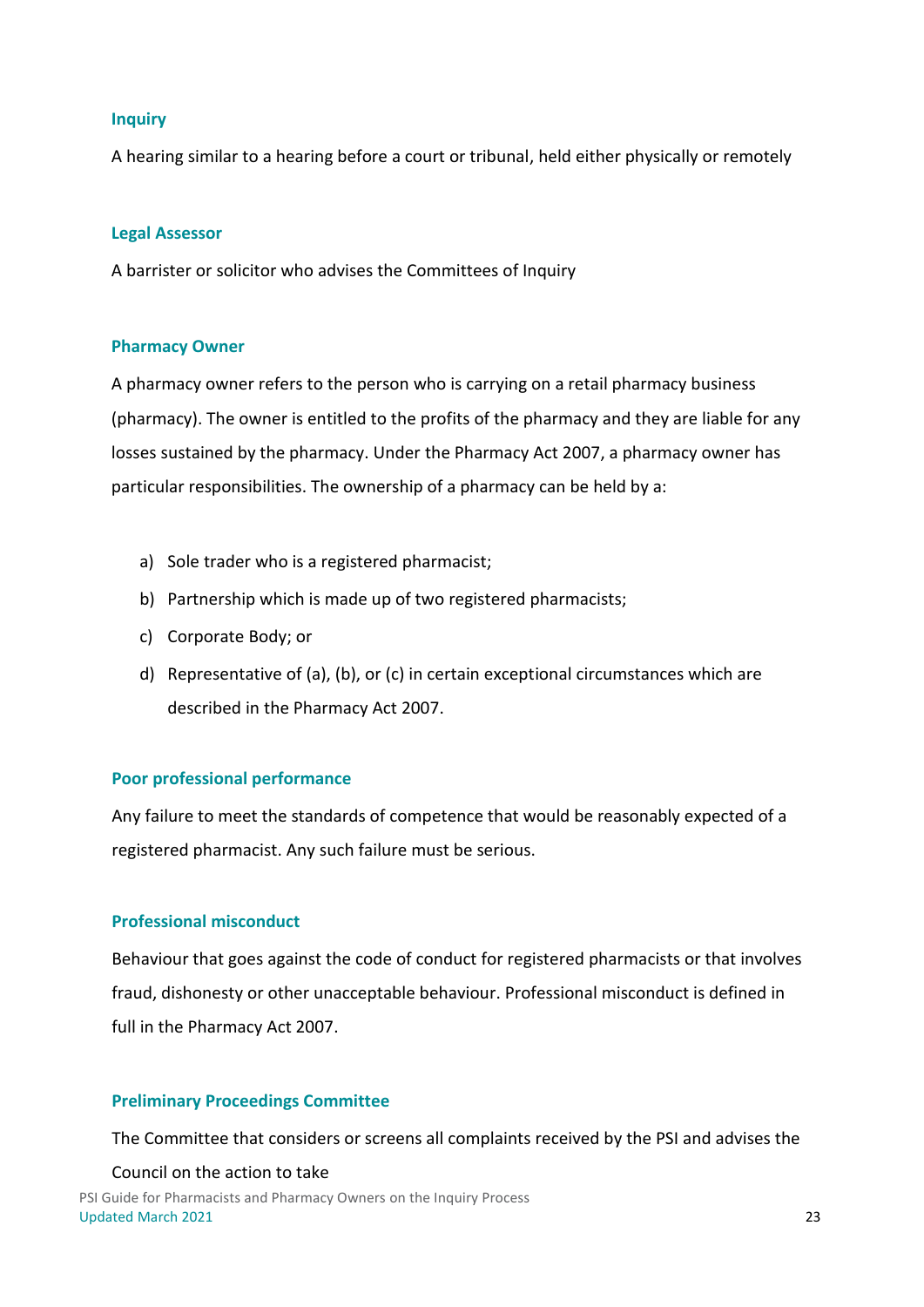#### **Professional Conduct Committee**

The Committee of Inquiry which deals with complaints about professional misconduct and/ or poor professional performance and other matters

#### **Production Summons**

A production summons is granted by a Committee of Inquiry. It requires the person to whom it is issued to produce records, other documents or property or to make them available for review.

#### **Registrar**

The Registrar, sometimes called the Chief Officer, of the Pharmaceutical Society of Ireland (PSI) presents the evidence in support of the complaint

#### **Remote Hearing**

A hearing which take place virtually, i.e. over the internet, using technology and where the parties can see and hear each other.

#### **Sanction**

The type of penalty that may be imposed on a pharmacist or pharmacy

#### **Stenographer/Logger**

A person who records everything during an inquiry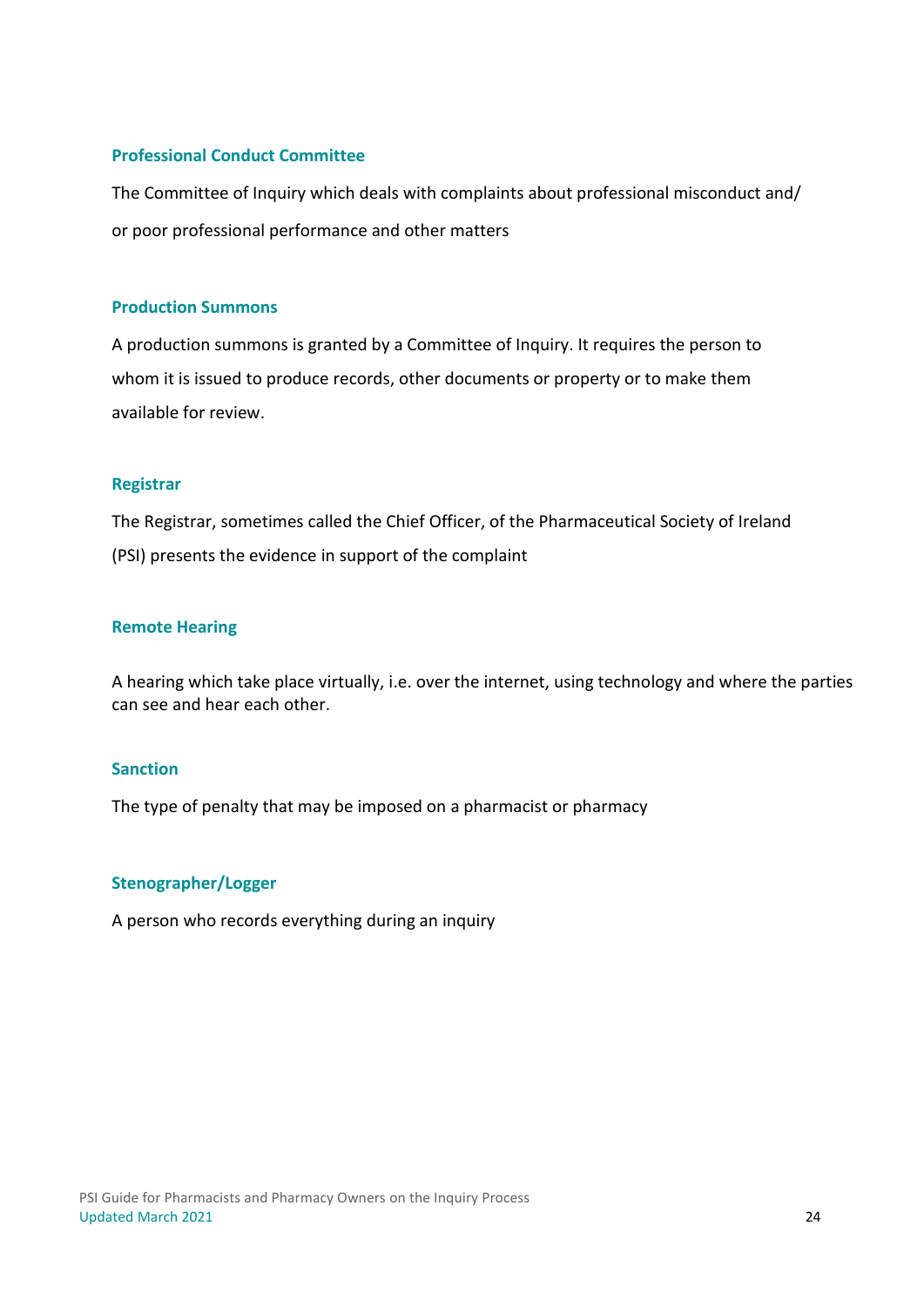## <span id="page-26-0"></span>Useful documents

The following documents can be found on the PSI website [www.psi.ie:](http://www.psi.ie/)

- The Pharmacy Act 2007
- Code of Conduct Professional Principles, Standards and Ethics for Pharmacists
- Guide to assist you in making a Complaint about a Pharmacist or Pharmacy
- Guide for Pharmacists and Pharmacy Owners on the Complaints Process
- PSI Frequently Asked Questions on Remote Hearings
- PSI Mediation Guidelines
- PSI Sanctions Guidance
- PSI Policy on eligibility for recognition as a tutor pharmacist or as a training establishment vis-à-vis convictions and sanctions